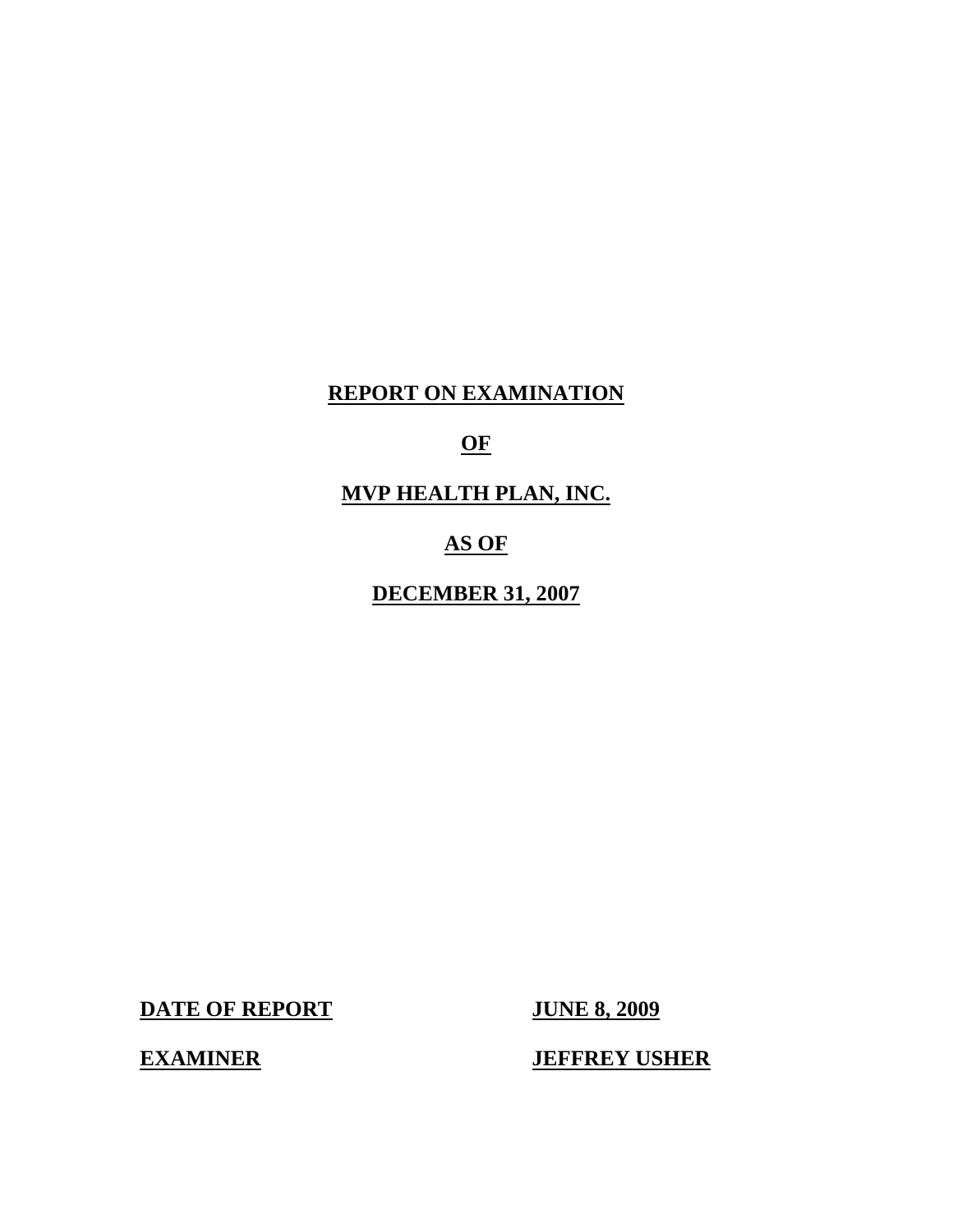## **TABLE OF CONTENTS**

| <u>ITEM NO.</u> |                                                                                                                                                                                                                                                          | PAGE NO.                                          |
|-----------------|----------------------------------------------------------------------------------------------------------------------------------------------------------------------------------------------------------------------------------------------------------|---------------------------------------------------|
| 1.              | Scope of examination                                                                                                                                                                                                                                     | $\overline{2}$                                    |
| 2.              | Description of the HMO                                                                                                                                                                                                                                   | 3                                                 |
|                 | Management and controls<br>А.<br><b>B.</b><br>Territory and plan of operation<br>$C_{\cdot}$<br>Reinsurance<br>D.<br>Holding company system<br>Significant operating ratios<br>Е.<br>Allocation of expenses<br>F.<br>G.<br><b>Abandoned Property Law</b> | $\overline{4}$<br>6<br>10<br>12<br>23<br>23<br>27 |
| 3.              | <b>Financial statements</b><br><b>Balance</b> sheet<br>А.<br><b>B.</b><br>Underwriting and investment exhibit                                                                                                                                            | 28<br>28<br>30                                    |
| 4.              | Claims unpaid                                                                                                                                                                                                                                            | 31                                                |
| 5.              | Compliance with prior report on examination                                                                                                                                                                                                              | 32                                                |
| 6.              | Summary of comments and recommendations                                                                                                                                                                                                                  | 36                                                |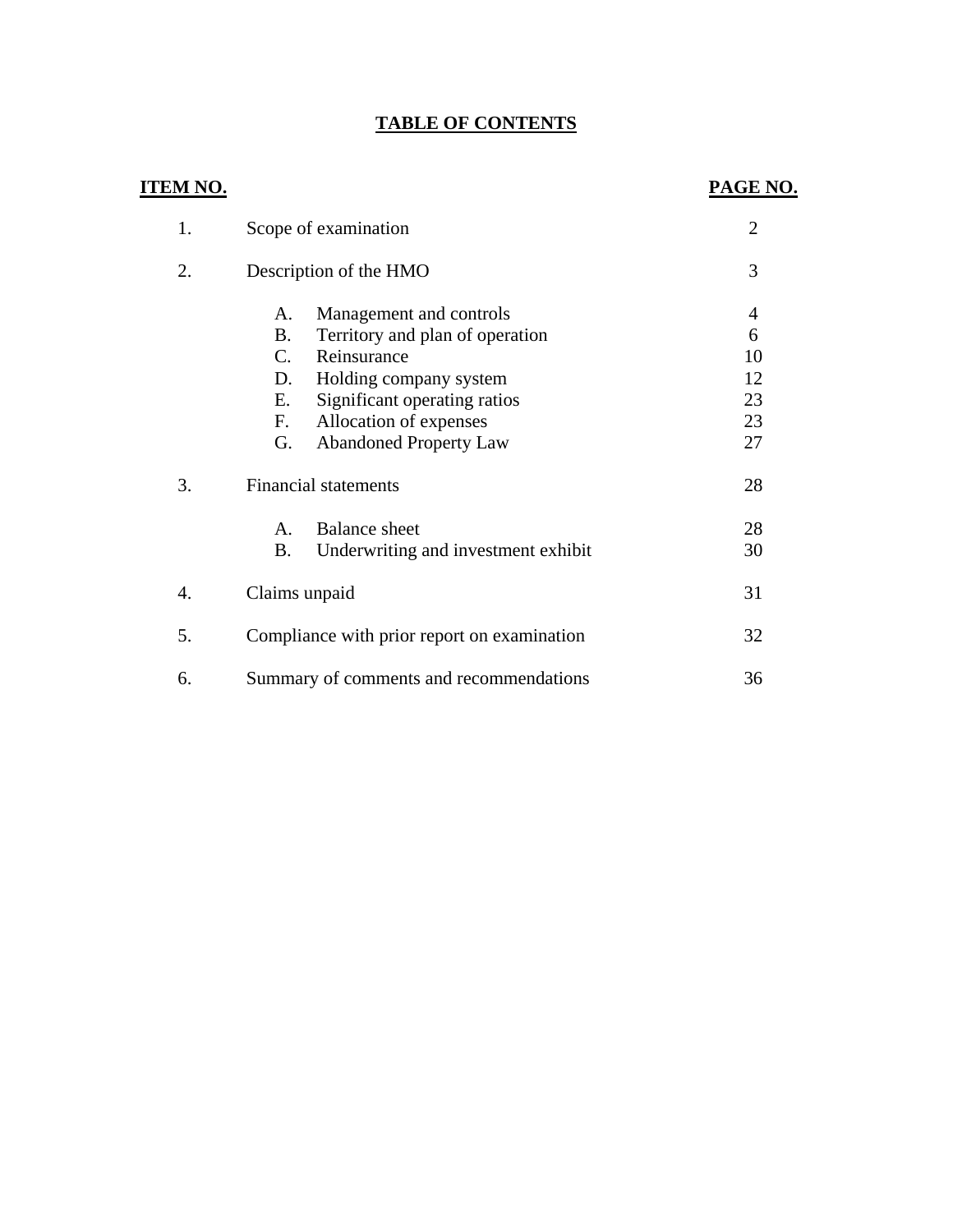

STATE OF NEW YORK INSURANCE DEPARTMENT 25 BEAVER STREET NEW YORK, NY 10004

David A. Paterson Eric R. Dinallo Governor Superintendent Controller Controller Controller Controller Controller Controller Controller Controller

June 8, 2009

Honorable Eric R. Dinallo Superintendent of Insurance Albany, New York 12257

Sir:

Pursuant to the requirements of the New York Insurance Law, and acting in compliance with the instructions contained in Appointment Number 22766, dated April 30, 2008, attached hereto, I have made an examination into the condition and affairs of MVP Health Plan, Inc., a not-for-profit health maintenance organization (HMO) licensed pursuant to the provisions of Article 44 of the New York Public Health Law as of December 31, 2007. The following report is respectfully submitted.

The examination was conducted at the home office of MVP Health Plan, Inc., located at 625 State Street, Schenectady, New York.

Wherever the designations "MVPHP" or "HMO" appear herein, without qualification, they should be understood to indicate MVP Health Plan, Inc.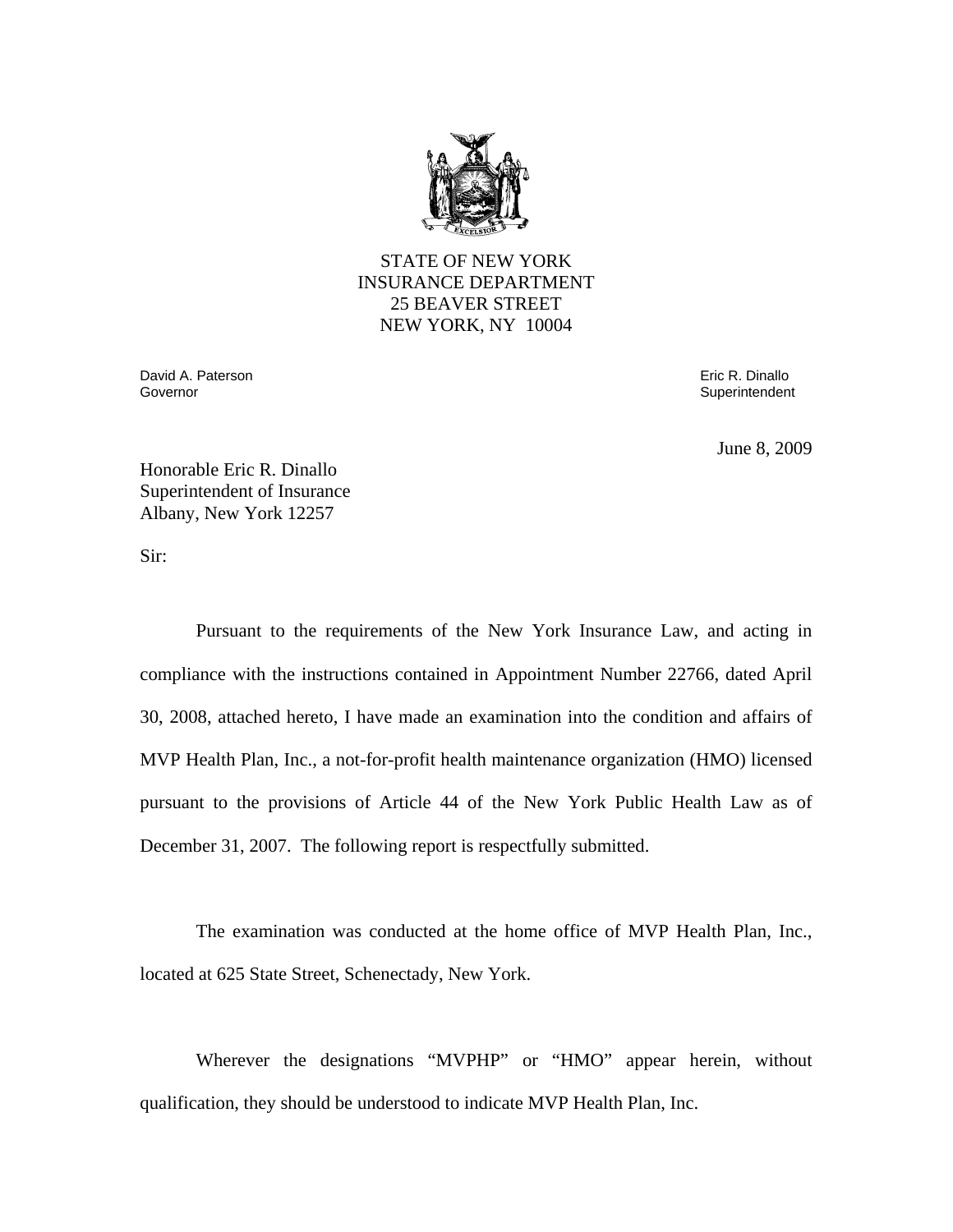## 1. **SCOPE OF EXAMINATION**

The previous examination was conducted as of December 31, 2003. This examination covers the four-year period from January 1, 2004 through December 31, 2007. Transactions occurring subsequent to December 31, 2007 were reviewed where deemed appropriate by the examiner.

The examination comprised a verification of assets and liabilities as of December 31, 2007, in accordance with statutory accounting principles (SAP), as adopted by the Department, a review of income and disbursements deemed necessary to accomplish such verification, and utilized, to the extent considered appropriate, work performed by the HMO's independent certified public accountants. A review or audit was also made of the following items as called for in the *Examiners Handbook of the National Association of Insurance Commissioners* (NAIC):

> History of the HMO Management and controls Corporate records Fidelity bonds and other insurance Reinsurance Territory and plan of operations Growth of the HMO Accounts and records Loss experience Financial statements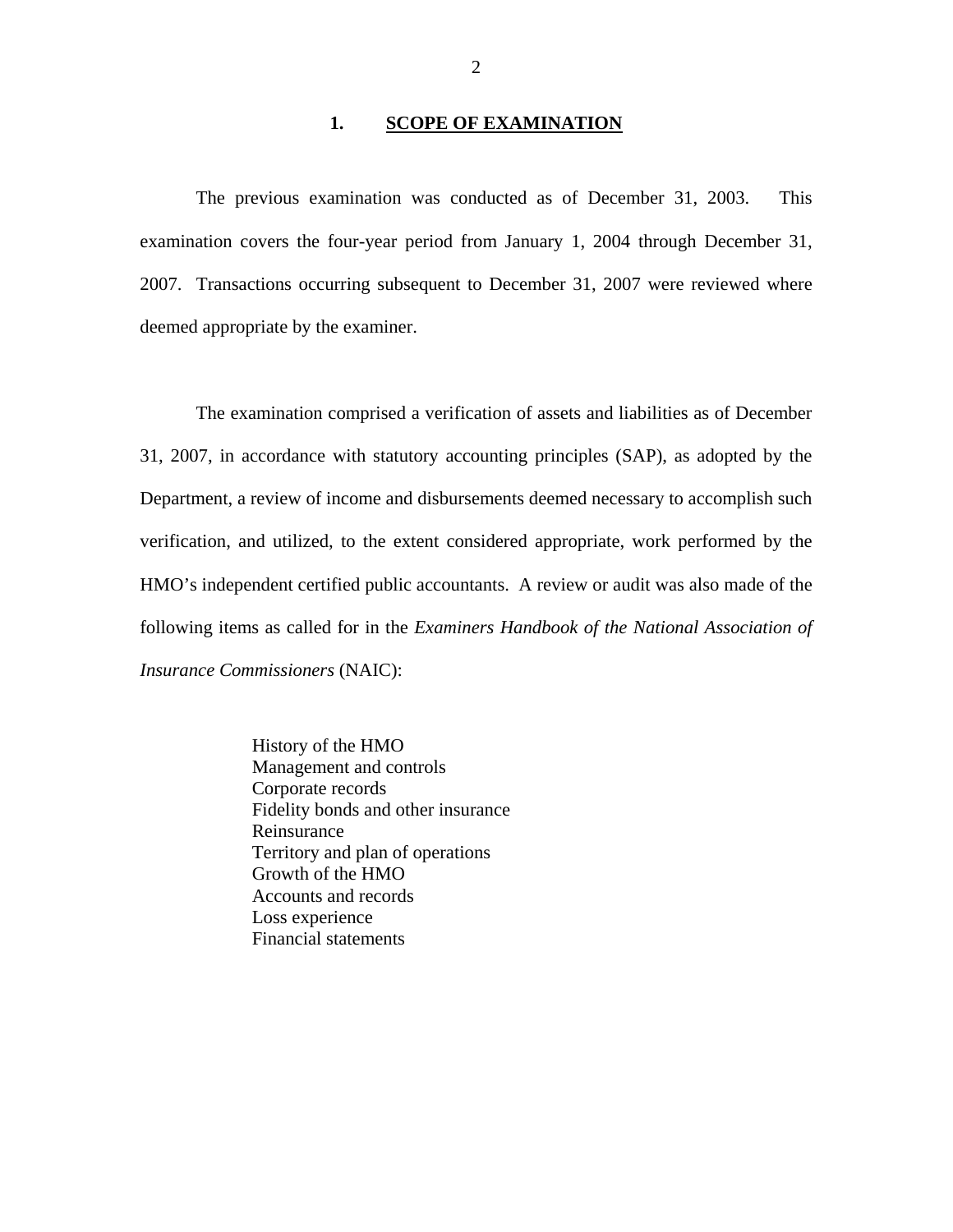This report on examination is confined to financial statements and comments on those matters which involve departures from laws, regulations or rules, or which are deemed to require explanation or description.

A review was also made to ascertain what actions were taken by the HMO with regard to comments and recommendations contained in the prior report on examination.

## **2. DESCRIPTION OF HMO**

MVP Health Plan, Inc. was incorporated on July 30, 1982, pursuant to Section 402 of the New York Not-For-Profit Corporation Law for the purpose of operating as a health maintenance organization (HMO) as such term is defined in Article 44 of the New York Public Health Law. MVPHP is a federally qualified HMO. The HMO's incorporators were the board of directors of the Schenectady County Foundation for Medical Care, Inc., a non-profit physicians association. Simultaneously with the incorporation of the HMO, the incorporators formed Mohawk Valley Medical Associates, Inc., a non-profit independent practice association (IPA), pursuant to the aforementioned section of the Not-For-Profit Corporation Law.

MVP Health Plan, Inc. is an IPA model HMO. On March 8, 1982, the HMO and Mohawk Valley Medical Associates, Inc. contracted, through an "IPA Service Agreement" to work together to provide for the administration of a comprehensive prepaid program of health care and for the delivery of health services. Subsequently, the HMO made similar arrangements (dates of current agreements are included within Item

3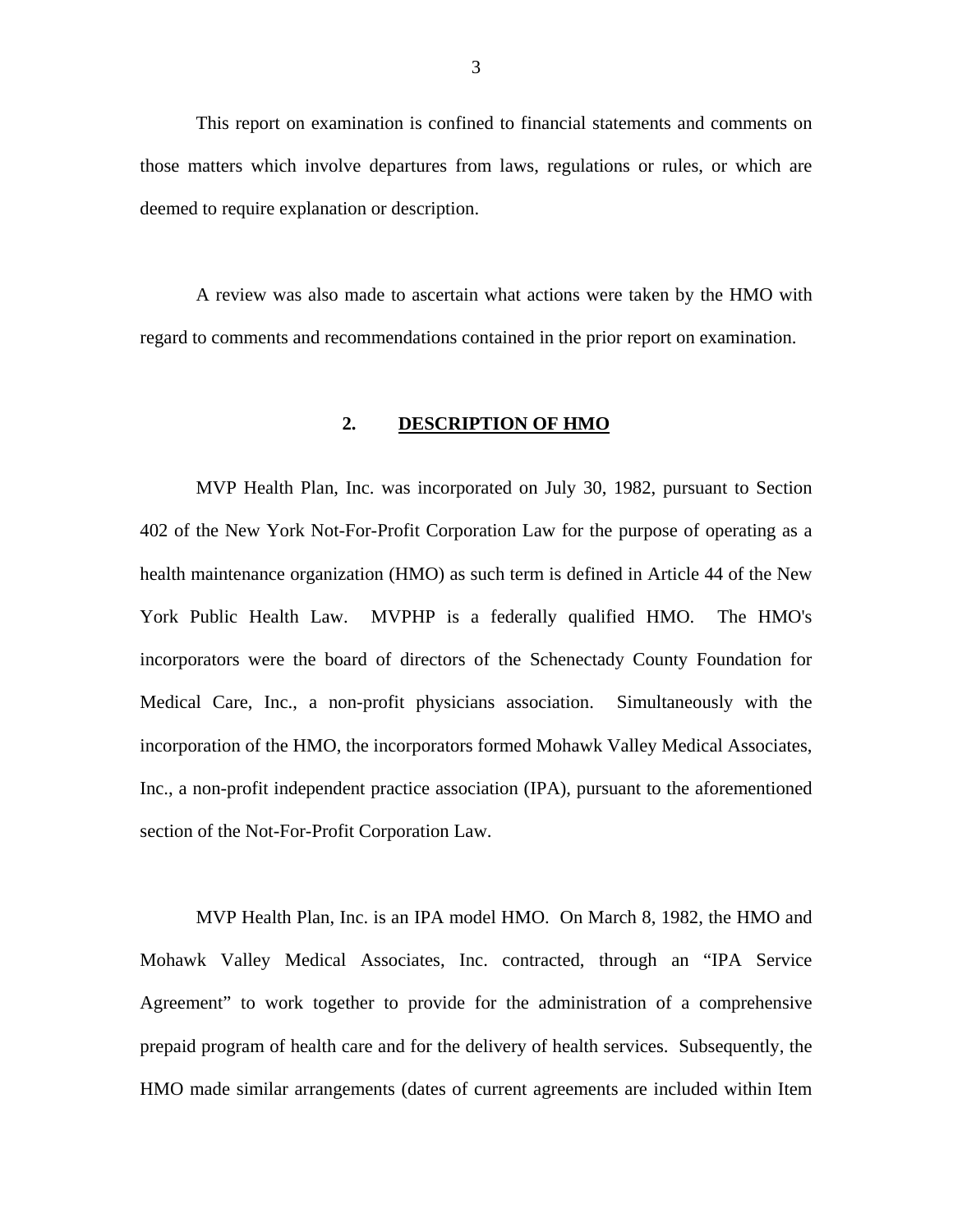3B of this report) with other independent practice associations to further this business model.

## A. Management and Controls

Pursuant to the HMO's charter and by-laws, management of the HMO is to be vested in a board of directors consisting of not less than twelve nor more than twenty-five directors. As of December 31, 2007, the board of directors consisted of twenty-three members as set forth below:

Donald A. Bentrovato, M.D. Schenectady, New York

Richard D'Ascoli, M.D. Niskayuna, New York

Richard F. Gullott, M.D. Scotia, New York

Michael S. Schneider, M.D. Rochester, New York

Joseph J. Schwerman, M.D. Queensbury, New York

Gary Bonadonna Webster, New York

Burt Danovitz Utica, New York

Karen B. Johnson Schenectady, New York

Name and Residence **Principal Business Affiliation** 

Urologist, Schenectady Urological Associates

Orthopedic Surgeon, Schenectady Regional Orthopedics

Internal Medicine, Richard F. Gullott, M.D., P.C.

Internal Medicine, Rochester Medical Center

Family Practitioner, Hudson Headwaters Health Network

Trade Union Manager, Rochester Joint Board, Unite Here

Executive Director, Resource Center for Independent Living

Director of Development, Proctors Theatre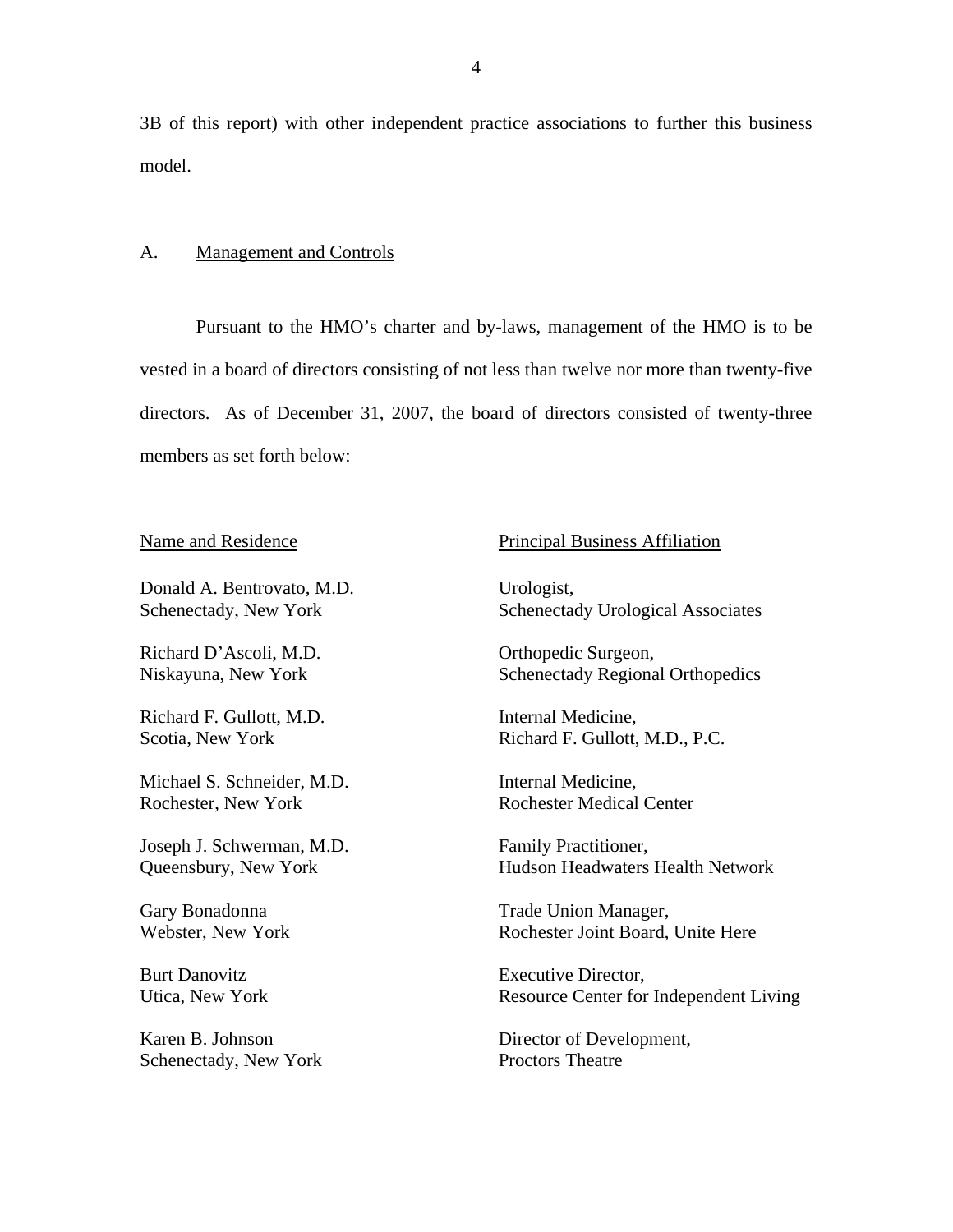William J. Reddy Rochester, New York

Leland C. Tupper Schenectady, New York

Alan P. Goldberg Albany, New York

Herschel Lessin, M.D. Poughkeepsie, New York

Ernest Levy, M.D. Cooperstown, New York

Joseph F. Heavey Poughkeepsie, New York

Michael Copeland Rochester, New York

Jon K. Rich Alplaus, New York

Arthur J. Roth Loudonville, New York

Joseph DePaolis Rochester, New York

Murray M. Jaros, Esq. Niskayuna, New York

Wilfred J. Schrouder Penn Yan, New York

Gerald E. Van Strydonck Fairport, New York

Anthony Costanza Webster, New York

Norma C. Westcott Niskayuna, New York

Name and Residence **Principal Business Affiliation** 

President, Reddy & Son Development, LLC

Treasurer, MVP Health Plan, Inc.

President, First Albany Capital

Pediatrician, Children's Medical Group, PLLC

Neurosurgeon, Fox Care Center, Oneonta

Administrator, The Children's Medical Group

Human Resource Manager, Alstom Signaling Inc.

Board Member, MVP Health Services Corporation

Accountant, Hodgson Russ, LLP

Consultant

Attorney, New York State Association of Towns

Retired

Retired

Retired, M&T Bank

Consultant, Westcott Enterprises, Inc.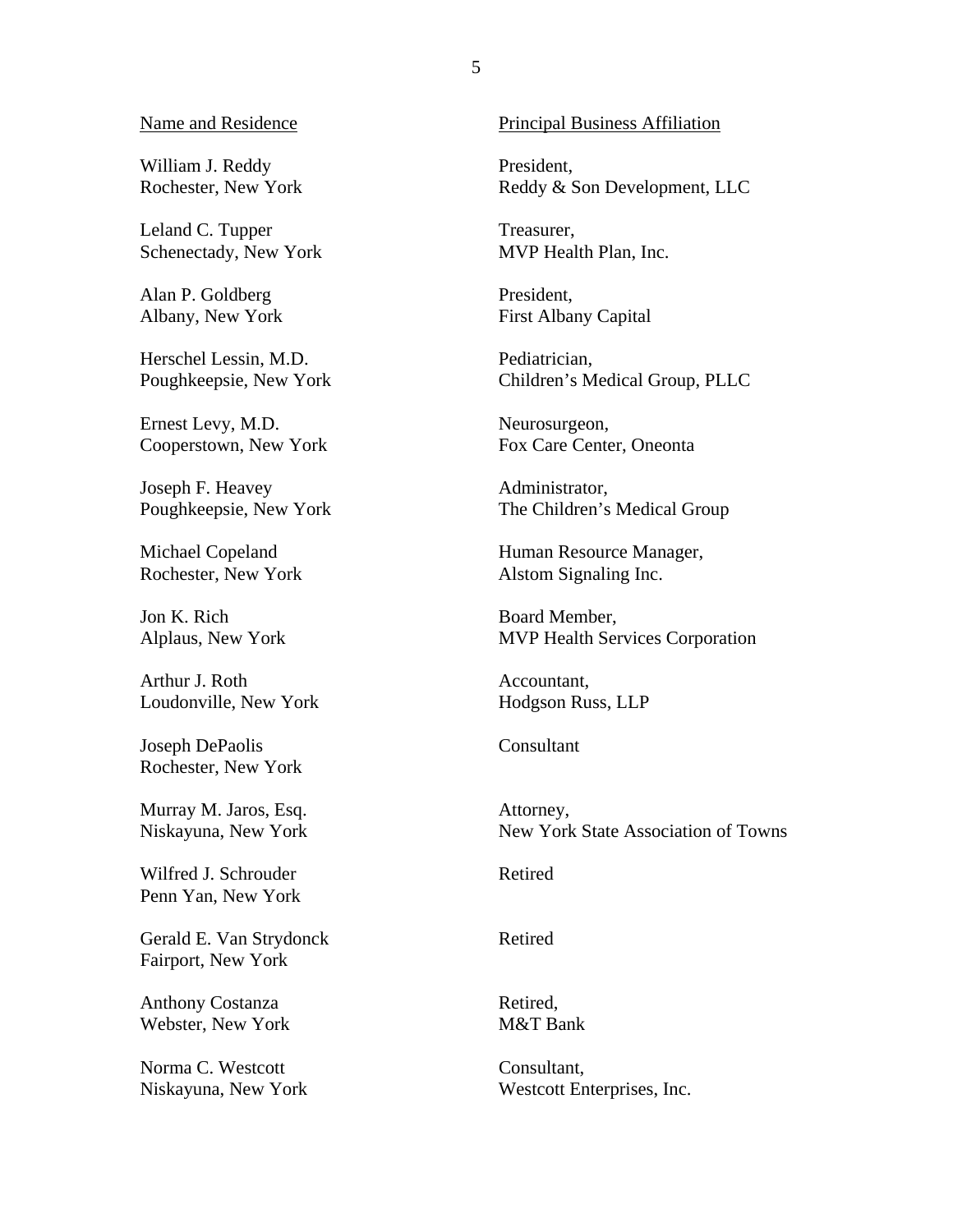The minutes of all meetings of the board of directors, and committees thereof held during the examination period were reviewed. Board meetings were generally well attended with all directors attending at least one-half of the meetings they were eligible to attend.

The principal officers of the HMO as of December 31, 2007 were as follows:

| Name                | Title                                                               |
|---------------------|---------------------------------------------------------------------|
| David W. Oliker     | <b>President and Chief Executive Officer</b>                        |
| <b>Thomas Combs</b> | Treasurer, Executive Vice-President,<br>and Chief Financial Officer |
| Denise Gonick, Esq. | Secretary, Executive Vice-President<br>and Chief Legal Officer      |

## B. Territory and Plan of Operation

The HMO's service area, as stated in its certificate of authority, as of December 31, 2007, included the following thirty six counties in New York:

| Albany        | Essex     | Montgomery | Saratoga      |
|---------------|-----------|------------|---------------|
| <b>Broome</b> | Franklin  | Oneida     | Schenectady   |
| Cayuga        | Fulton    | Onondaga   | Schoharie     |
| Chenango      | Greene    | Orange     | St. Lawrence  |
| Clinton       | Hamilton  | Oswego     | Sullivan      |
| Columbia      | Herkimer  | Otsego     | Tioga         |
| Cortland      | Jefferson | Putnam     | <b>Ulster</b> |
| Delaware      | Lewis     | Rensselaer | Warren        |
| Dutchess      | Madison   | Rockland   | Washington    |
|               |           |            |               |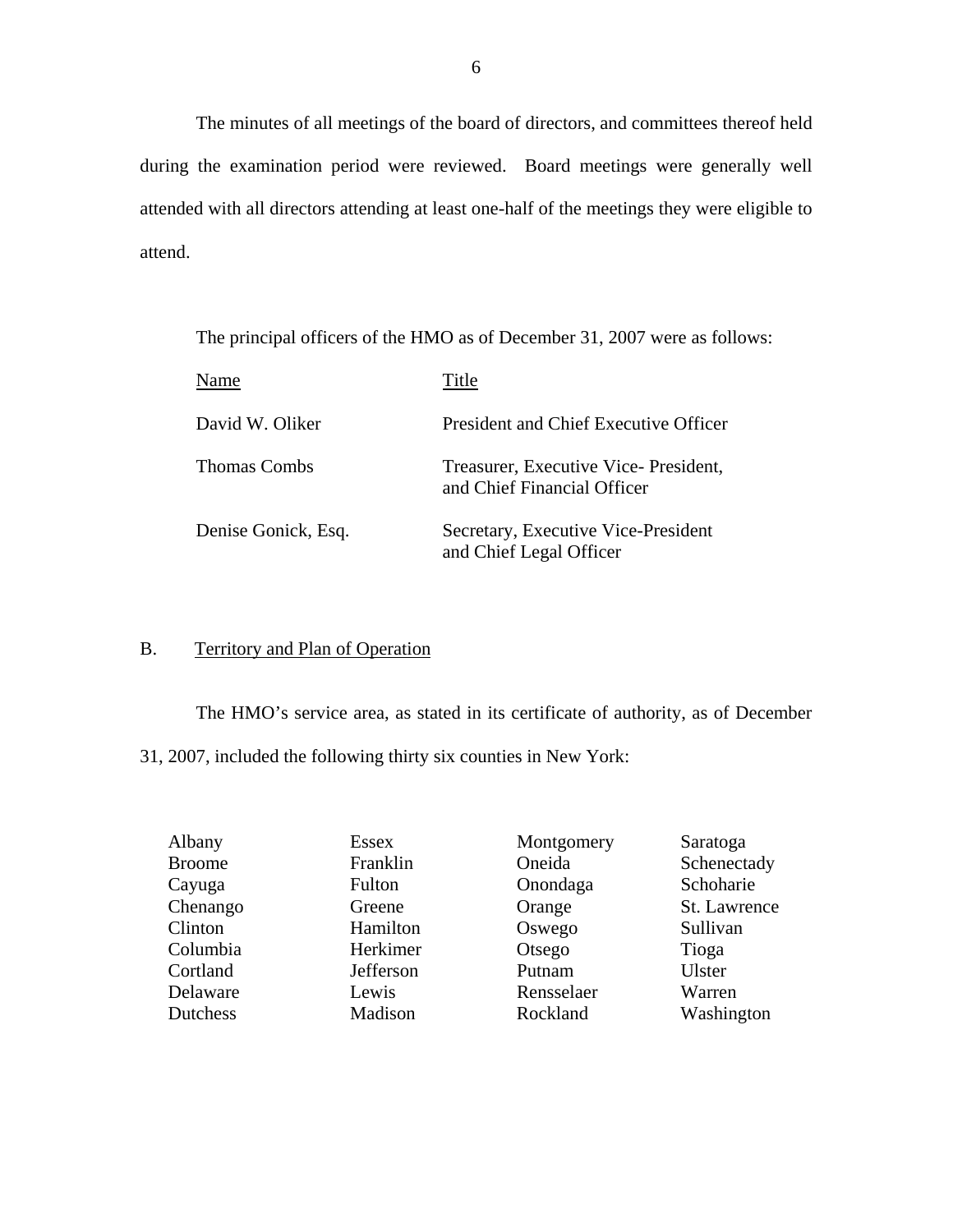The HMO contracted with the following independent practice associations (IPAs) during the examination period, to provide a comprehensive prepaid program of health care and for the delivery of health services.

| Name of IPA                                                                                       | Date of Contract  | <b>Type of Contract</b> |
|---------------------------------------------------------------------------------------------------|-------------------|-------------------------|
| Mohawk Valley Medical Associates, Inc. (MVMA),a<br>not-for-profit corporation                     | January 1, 2004   | <b>Risk Sharing</b>     |
| Central New York Independent Practice Association,<br>Inc. (CNYIPA), a not-for-profit corporation | July 1, 2004      | Fee for service         |
| Taconic I. P. A., Inc. (TIPA), a for-profit corporation                                           | June 1, 2005      | Fee for service         |
| Midstate Individual Practice Association, Inc.<br>(Midstate), a not-for-profit corporation        | December 31, 2002 | Fee for service         |
| South Central New York individual Practice<br>Association (SCNYIPA), a not-for-profit corporation | March 1, 2004     | Fee for service         |
| Two Rivers Individual Practice Association (Two<br>Rivers), a not-for-profit corporation          | December 31, 2002 | Fee for service         |
| Cayuga Area Plan, Inc.                                                                            | December 1, 2005  | Fee for service         |
| Twin Tier Area Plan Independent Practice Association,<br>Inc.                                     | July 1, 2007      | Fee for service         |
| Medco Health Solutions New York Independent<br>Practice Association, LLC.                         | January 1, 2007   | Fee for service         |
| Eight Counties Physician Organization IPA, Inc.<br>(ECPO)                                         | October 1, 2002   | Fee for service         |
| United Laboratory Network IPA, Inc.                                                               | January 1, 2002   | <b>Risk Sharing</b>     |
| Landmark Healthcare IPA New York, Inc.                                                            | January 1, 2006   | <b>Risk Sharing</b>     |
| Healthplex Independent Practice Association, Inc.                                                 | July 22, 2003     | <b>Risk Sharing</b>     |
| Davis Vision IPA, Inc.                                                                            | September 9, 2003 | <b>Risk Sharing</b>     |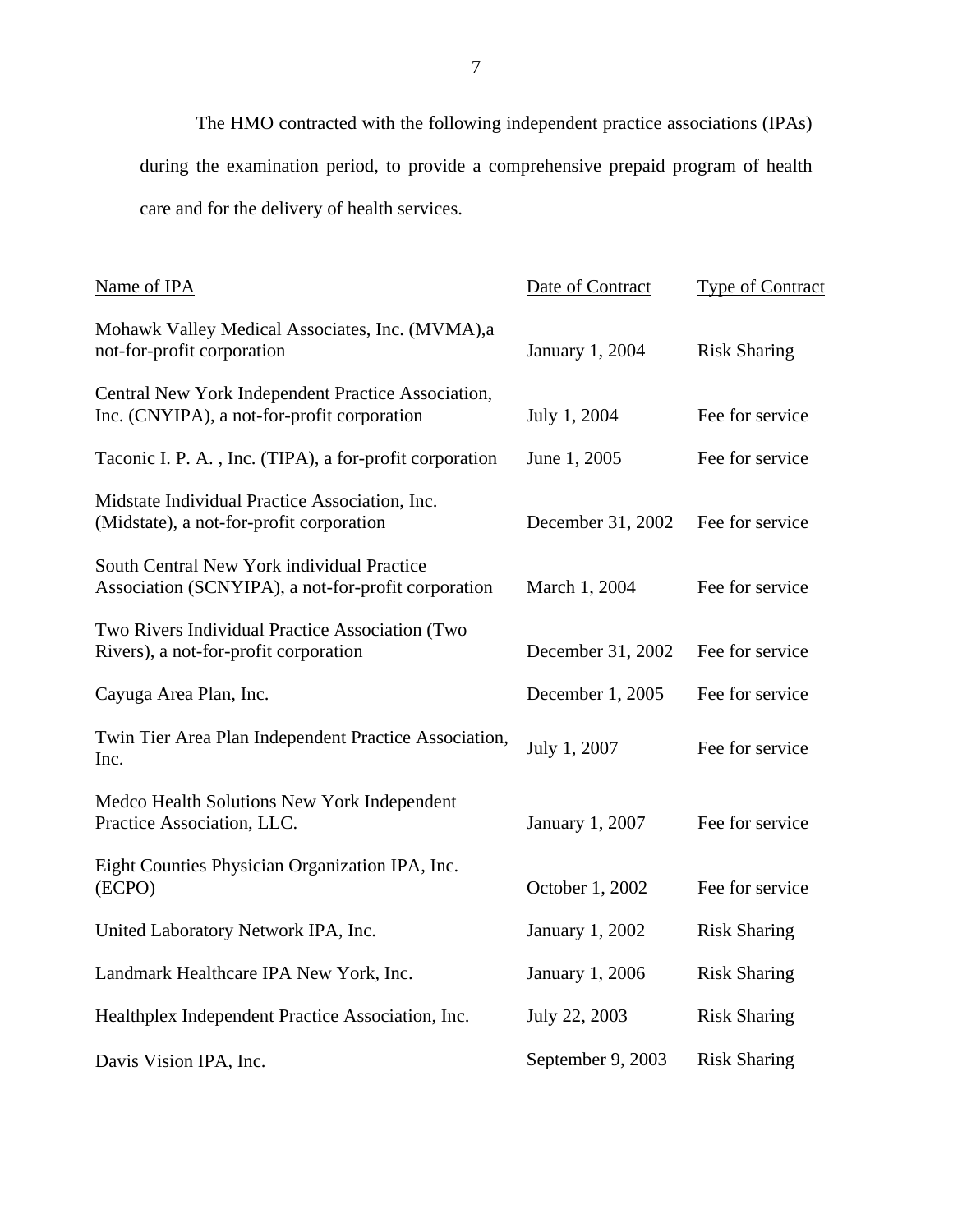comprehensive prepaid health program. The IPA is responsible for establishing According to the IPA agreements, the HMO provides all administrative, marketing, enrollment, financial, accounting, claims processing, management information and other functions necessary, convenient or appropriate for the administration of a contractual relationships with physicians, health care professionals and other providers of health care and for arranging for and facilitating the availability and delivery of health services to members of the HMO. These IPA agreements require that such providers look solely to the IPA for compensation for covered services and at no time seek compensation from members except for co-payments required under the subscribers' health service contracts.

As of December 31, 2007, the HMO's service area within the State of New York, as authorized by the New York State Department of Health, covered six regions, which are served by the following IPAs. The exception is Jefferson County, where MVPHP directly contracted with medical and hospital providers:

The Eastern region, served by MVMA, includes the counties of Albany, Fulton, Hamilton, Montgomery, Rensselaer, Saratoga, Schenectady, Schoharie, Warren and Washington.

The Central region, served by CNYIPA, Cayuga Area Plan, Inc, Twin Tier Area Plan IPA and ECPO; includes the counties of Herkimer, Lewis, Madison, Cortland, Tompkins, Schuyler, Steuben, Chemung and Oneida.

The Mid-Hudson region, served by TIPA, includes the counties of Dutchess, Orange, Putnam, and Rockland, Ulster, Westchester and the southern portion of Greene and Columbia.

The South Central region, served by SCIPA, includes the counties of Chenango, Delaware and Otsego.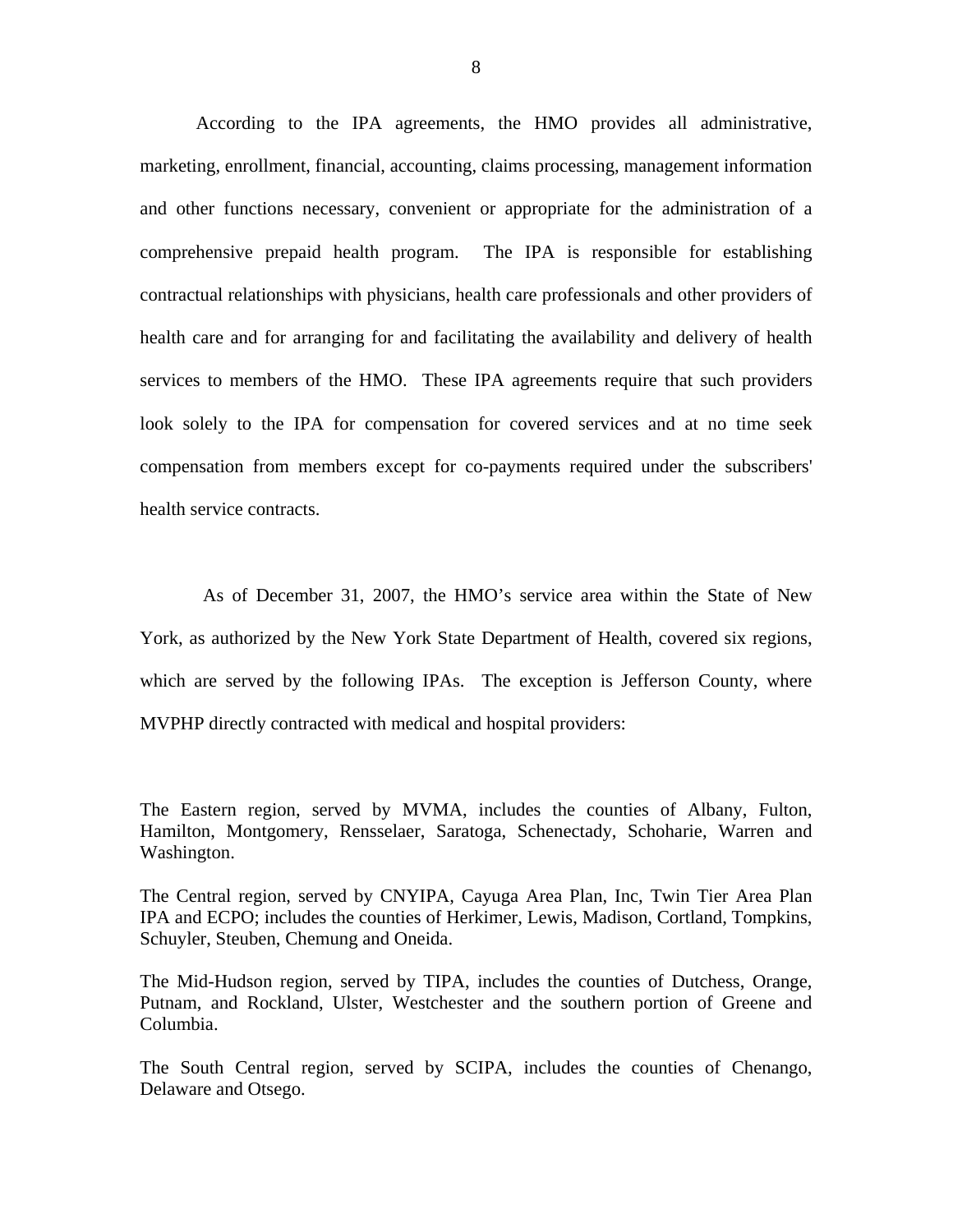The Southern Tier region, served by Two Rivers, includes the counties of Broome, Tioga, and portions of Chenango, and Delaware counties.

The Southern Tier region, served by Midstate IPA, includes the counties of Onondaga, Oswego, and Cayuga.

On March 20, 1993, the HMO was issued a certificate of authority to transact the business of a health maintenance organization in the State of Vermont. The HMO entered into risk-sharing arrangements/capitation agreements with Vermont Managed Care, United Health Alliance, and Central Vermont PHO to provide health care services to its members throughout the State of Vermont.

The HMO's total enrollment decreased by 28% during the examination period. The enrollment declined during the exam period primarily because of a movement of membership from HMO products to exclusive provider option (EPO) / preferred provider option (PPO) products which were sold through MVP Health Insurance Company, an affiliated accident and health insurer, licensed pursuant to Article 42 of the New York Insurance Law. Enrollment as of December  $31<sup>st</sup>$  for the years under examination was as follows:

|                     | 2003              | 2004              | 2005              | 2006              | 2007              |
|---------------------|-------------------|-------------------|-------------------|-------------------|-------------------|
| New York<br>Vermont | 310,759<br>34,972 | 297,545<br>32,860 | 279,471<br>28,536 | 236,563<br>24,822 | 227,524<br>20,934 |
| Total members       | 345,731           | 330,405           | 308,007           | 261,385           | 248,458           |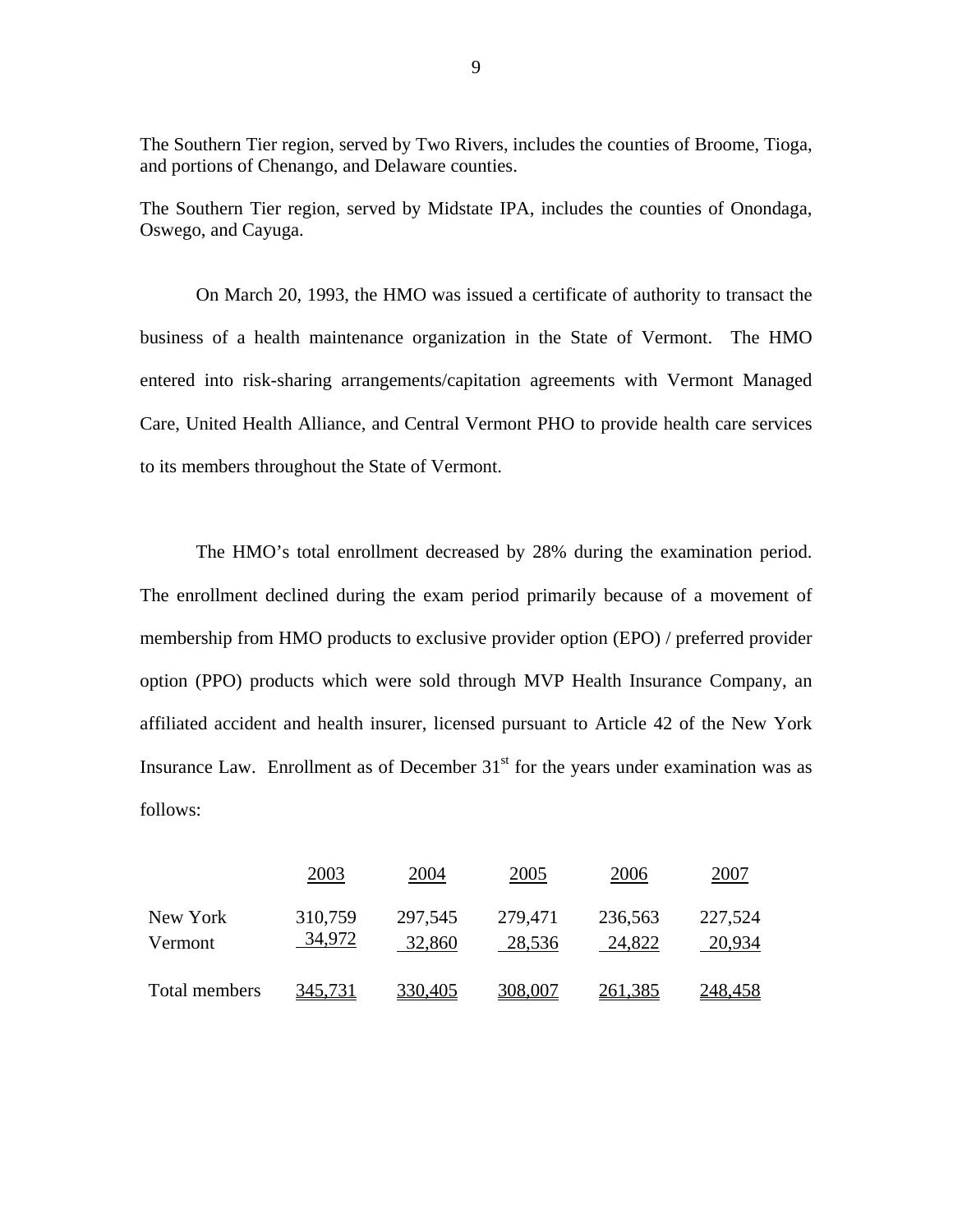The HMO started offering Medicare (MCR) coverage in 2007. Medicaid (MCD), Family Health Plus (FHP) and Child Health Plus (CHP) coverage commenced in 2004, and Healthy New York (HNY) coverage commenced in 2001.

The following is a breakdown of MVPHP's enrollment, by line of business for the period covered by this examination:

| Year | <b>HMO</b> | <b>POS</b>    | <b>HNY</b>                                    | <b>MCR</b> | <b>MCD</b> | CHP FHP | Total                            |
|------|------------|---------------|-----------------------------------------------|------------|------------|---------|----------------------------------|
| 2004 | 283,059    | 32,531 10,736 |                                               |            |            |         | $-0$ - 2,953 405 721 330,405     |
| 2005 | 254.966    | 33,059        | 13,398                                        |            |            |         | $-0$ - 3,853 1,307 1,424 308,007 |
| 2006 | 215,721    | 27,549        | 11,858                                        |            |            |         | $-0$ - 3,347 1,545 1,365 261,385 |
| 2007 | 200,863    |               | 27,060 11,111 1,715 4,735 1,555 1,419 248,458 |            |            |         |                                  |

During the examination period, MVPHP solicited business as a direct writer, utilizing in-house licensed agents. The HMO also contracted with licensed brokers for the production of business.

## C. Reinsurance

At December 31, 2007, the HMO had a reinsurance agreement with Zurich American Insurance Company, an authorized reinsurer. The agreement requires the reinsurer to pay specified percentages of all eligible hospital and medical service claims paid by the HMO during the contract year, in excess of a \$300,000 deductible of eligible expenses, per member, in each agreement year for Medicare Advantage coverage, and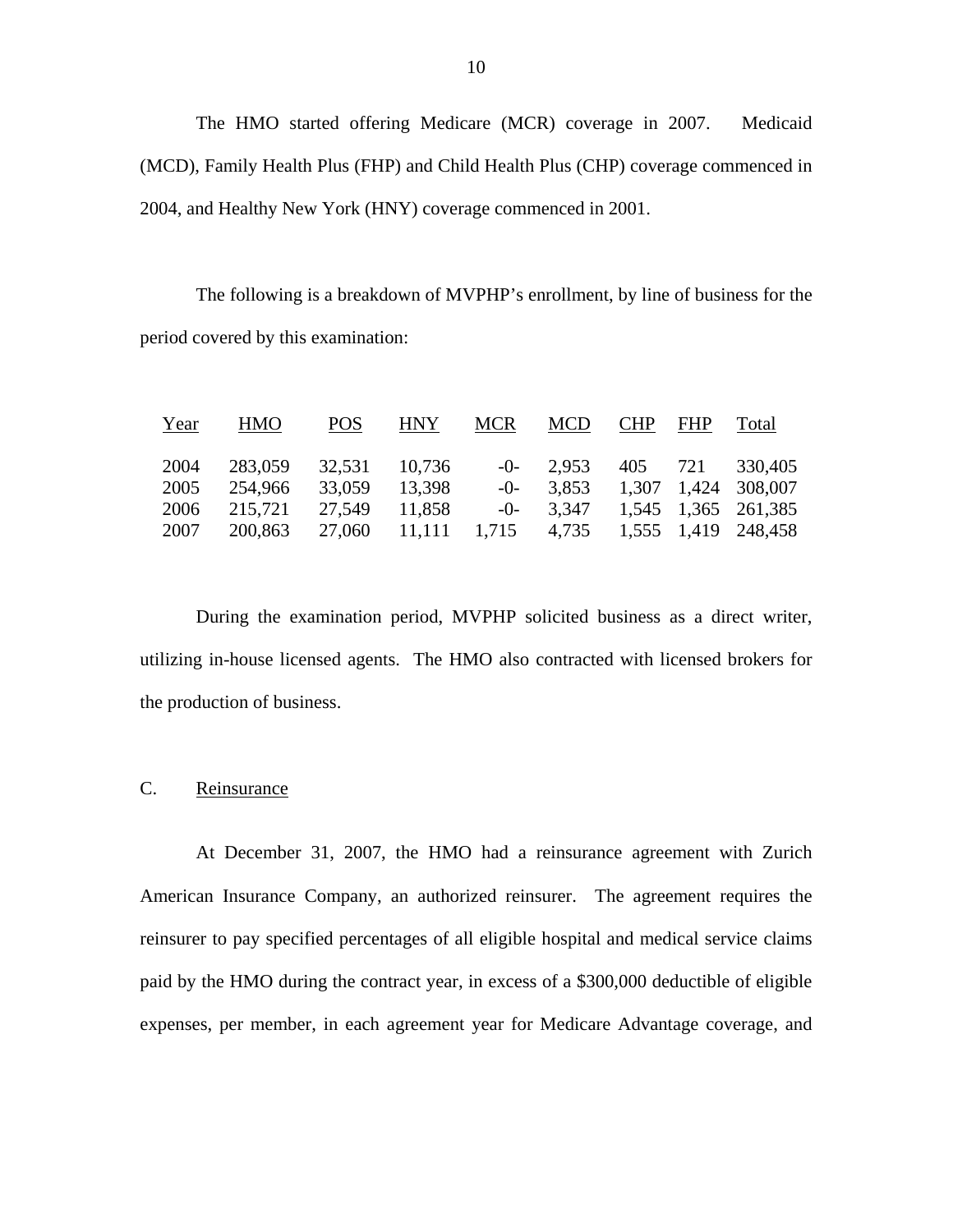\$400,000 of eligible expenses per member, in each agreement year, for all other coverages.

## Excess of Loss Coverages:

90% of the eligible expenses in excess of the annual deductible for each member in the agreement year.

60% of the eligible expenses in excess of the annual deductible for each member in the agreement year for non-reinsurer approved organ and tissue transplants.

### Reimbursement Maximum:

\$2,000,000 per member, per agreement year.

## Eligible Expenses:

Inpatient hospital; Outpatient services; Inpatient rehabilitation facility; Extended care facility; Home health care; Durable medical equipment; Prescription pharmaceuticals (not retail); Reinsurer approved transplant network access fees; Physician professional care in connection with reinsurer approved organ and tissue transplants paid on a case rate basis; Travel expenses in connection with reinsurer approved organ and tissue transplants; Organ acquisition expenses in connection with reinsurer approved organ and tissue transplants.

The reinsurance agreement contained all the required standard clauses, including the insolvency clause required by Section 1308 of the New York Insurance Law.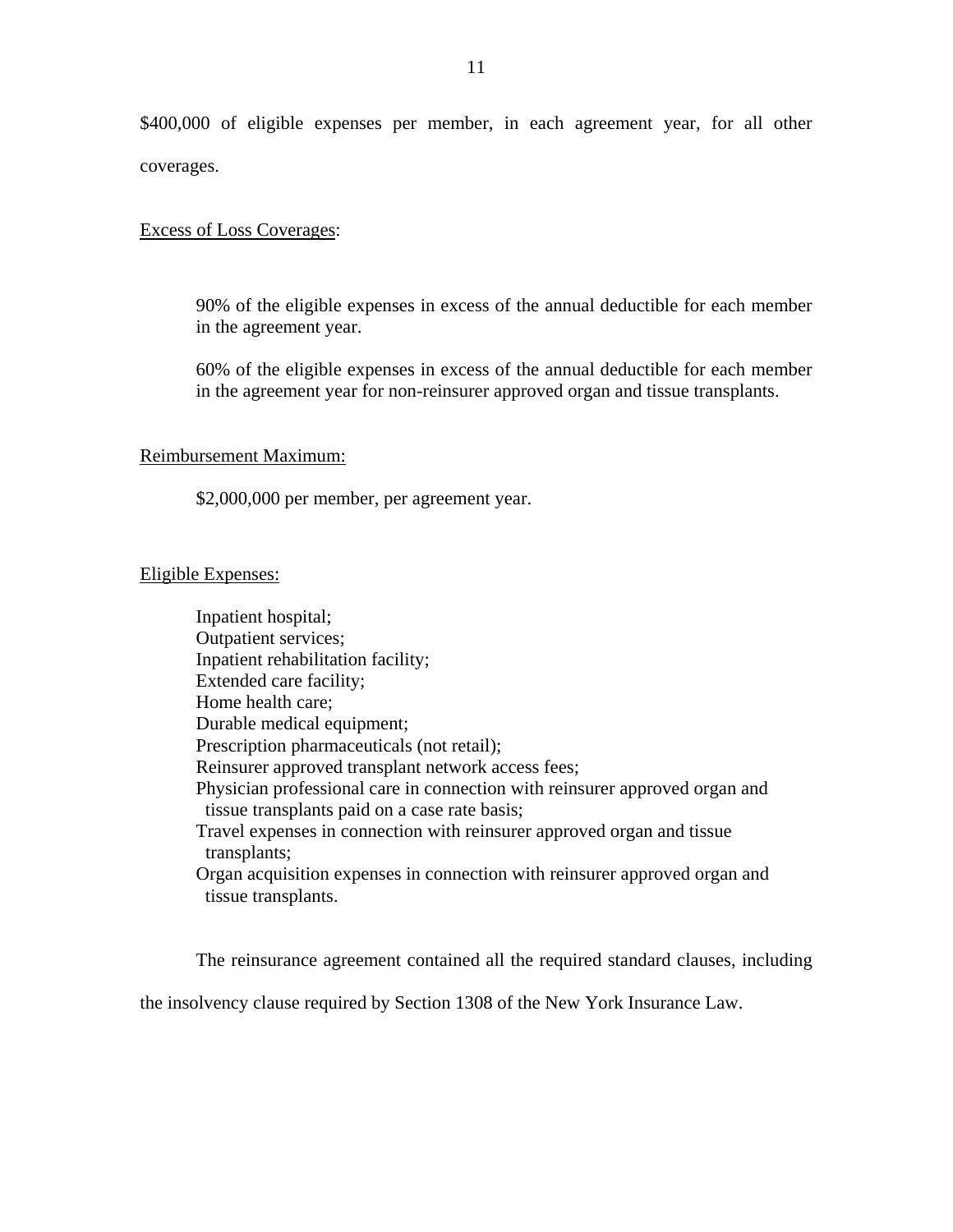## <span id="page-13-0"></span>D. Holding Company System

MVP Health Care, Inc. (Ultimate Parent) and its wholly-owned subsidiaries comprise an integrated health benefits insurance and health benefit management holding company system. On January 6, 2006, MVP Health Plan, Inc., a tax exempt New York State not-for-profit corporation, licensed as a health maintenance organization to deliver health care services in New York and Vermont, became affiliated with Preferred Care, Inc. (PC), a tax-exempt New York State not-for-profit corporation. Under the terms of their agreement and Plan of Reorganization by and between Preferred Care, Inc. and MVP Health Plan, Inc., the HMO and PC reorganized their respective enterprises under a holding company structure, with the ultimate holding company changed to MVP Health Care, Inc. This latter entity now serves as the direct (or indirect) parent company of all of the former subsidiaries of PC, and the HMO and all of its subsidiaries.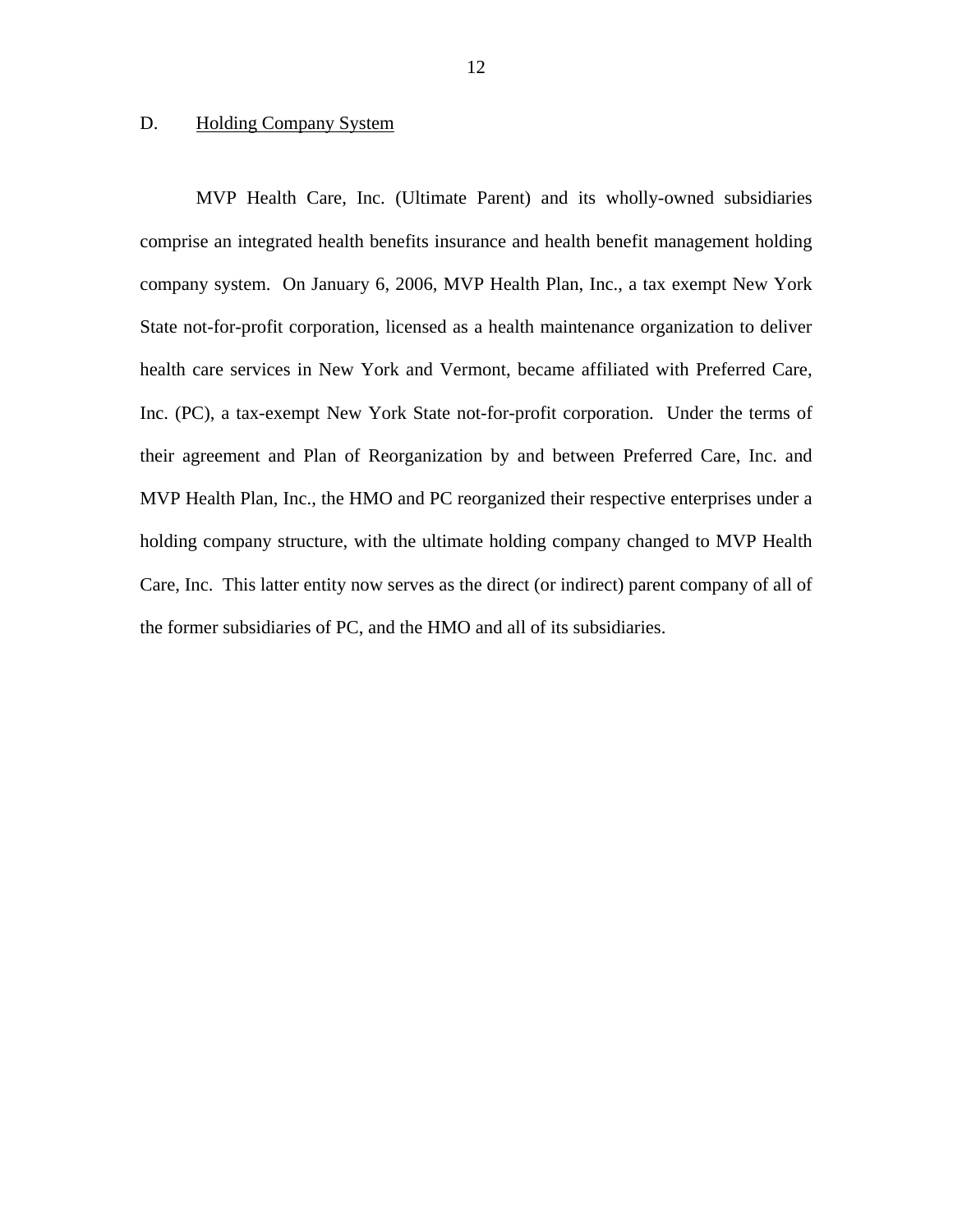The following chart depicts the MVP Health Plan, Inc. holding company system prior to January 2006:

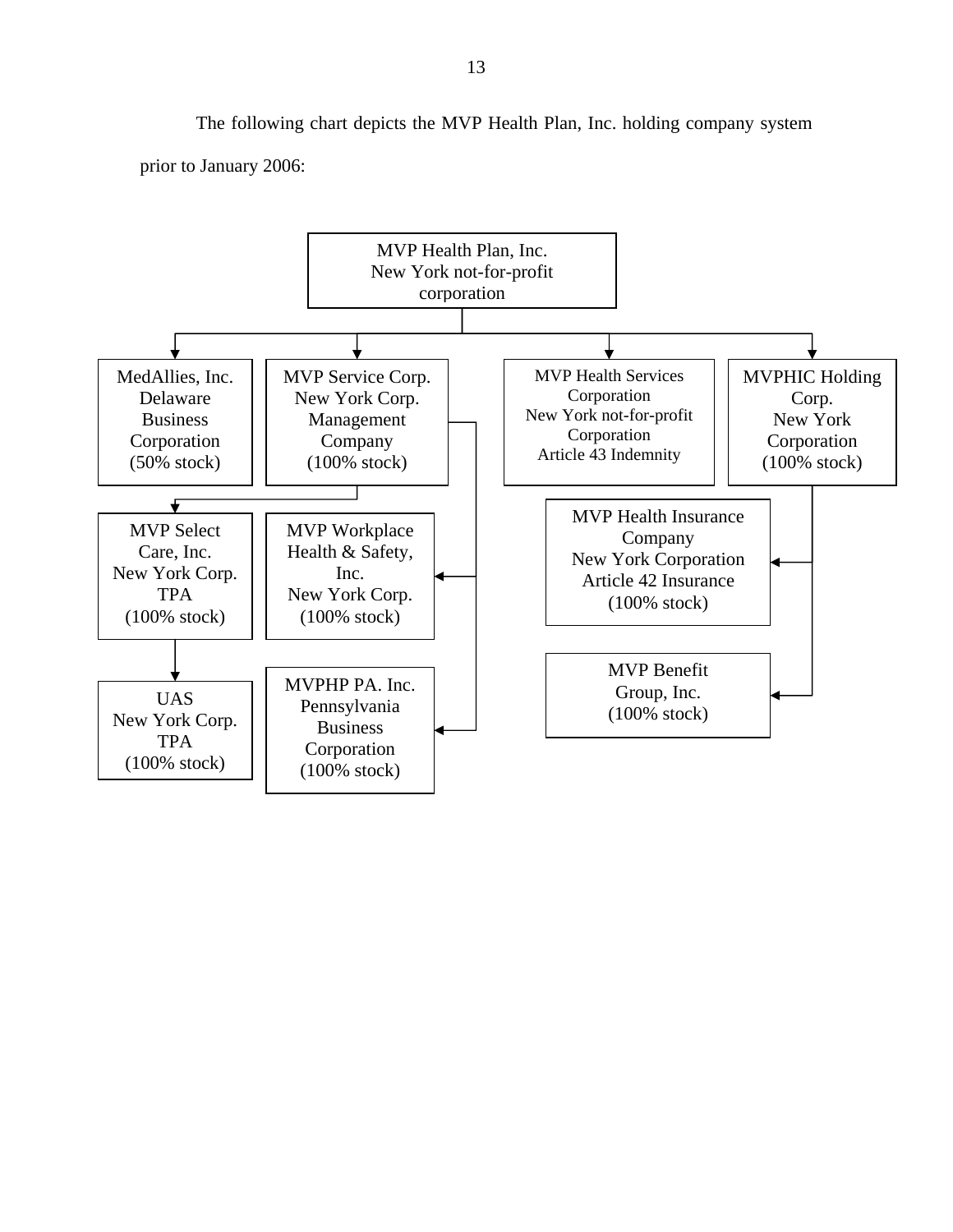

The following chart depicts the Preferred Care, Inc. holding company system prior to January 2006:

As a result of the reorganization of the corporate structure, Rochester Area Health Maintenance Organization, Inc. (RAHMO) and MVPHP became wholly-owned subsidiaries of MVPHP Holding Company, Inc., which in turn is a wholly-owned subsidiary of the ultimate parent, MVP Health Care, Inc.

MVP Health Service Corporation, Preferred Assurance Company, Inc., and MVP Health Insurance Company are wholly-owned subsidiaries of MVPRT Holdings, Inc., which, in turn, is a wholly-owned subsidiary of MVPHIC Holding Corporation. MVPHIC Holding Corporation is a wholly-owned subsidiary of the ultimate parent, MVP Health Care, Inc.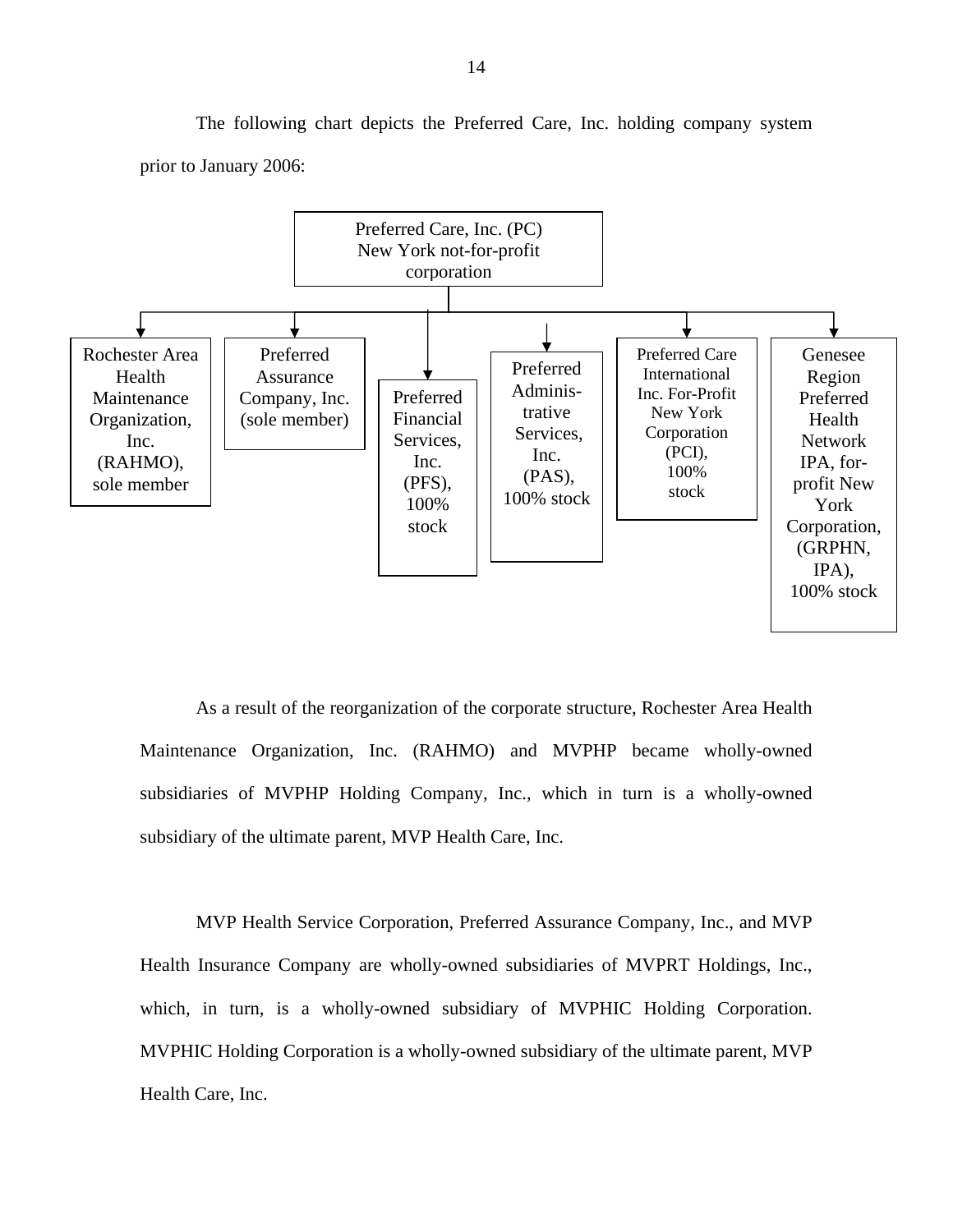The following is the organization chart of MVP Health Care, Inc. (Ultimate Parent) and its subsidiaries subsequent to January 2006 (and as of December 31, 2007):

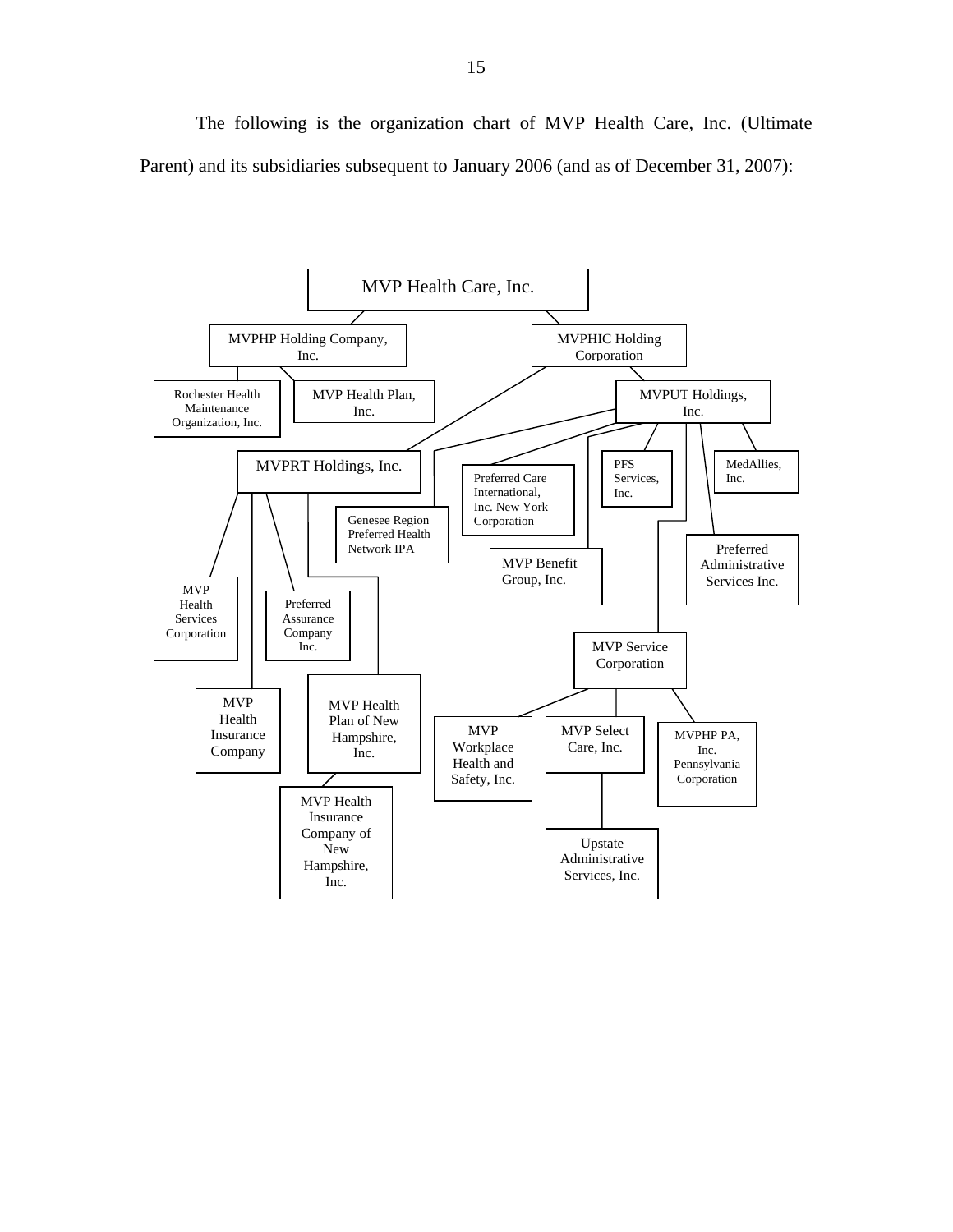## MVP Health Plan, Inc. (MVPHP)

At December 31, 2007, MVPHP maintained an administrative services agreement with its affiliate, MVP Service Corporation (MVPSC), wherein various services are provided to MVPHP by MVPSC; including but not limited to: financial, legal, internal operations, management information systems, marketing, consulting, utilization review services, claims administration, developing, revising, and refining new health care service products, systems, policies and overall administration.

Prior to its affiliation with PC, the HMO and its wholly-owned subsidiaries constituted an integrated health care management holding company. MVPHP's whollyowned subsidiaries were: MVP Service Corporation which provided management services, MVP Health Services Corporation which provided dental insurance products to New York employer groups, and MVPHIC Holding Corporation.

## MVPHP Holding Company, Inc.

MVPHP Holding Company, Inc. was formed on January 6, 2006, as a not-forprofit corporation; its ultimate parent being MVP Health Care, Inc. As a result of the restructuring which took place in 2006, MVPHP Holding Company, Inc. became the immediate parent of RAHMO and MVP Health Plan, Inc. As of December 31, 2007, the net worth of RAHMO and MVP Health Plan, Inc. were \$183,334,542 and \$138,719,155, respectively. MVPHP Holding Company, Inc., as of December 31, 2007, had a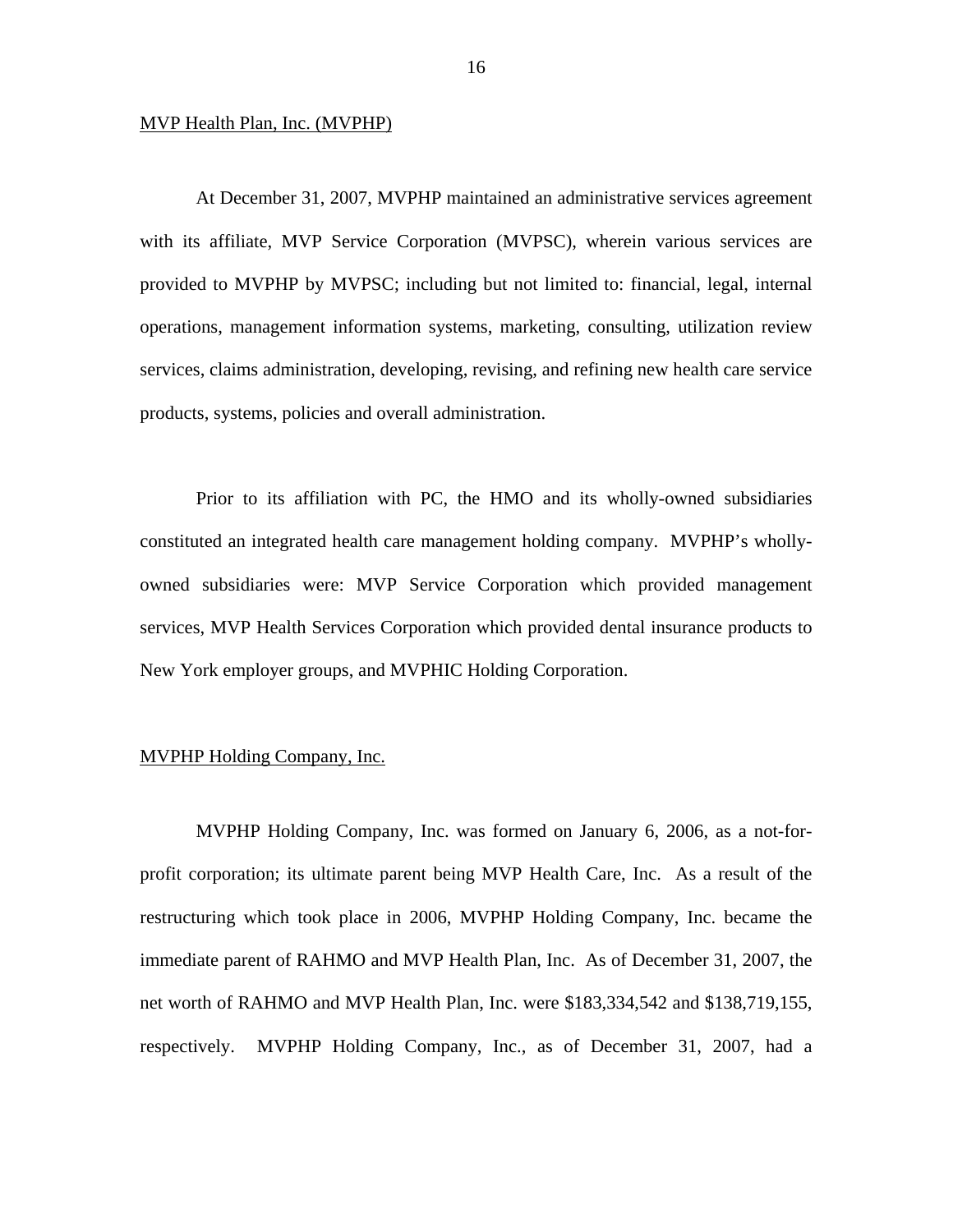consolidated net value of \$322,053,697, which is the combined net worth of RAHMO and MVP Health Plan, Inc.

## MVPHIC Holding Corporation

MVPHIC Holding Corporation was incorporated on November 22, 2000, pursuant to Section 402 of New York Business Corporation Law. It was specifically formed to hold the stock of MVP Health Insurance Company (MVPHIC). MVPHIC is a for-profit accident and health insurance company licensed pursuant to Article 42 of the New York Insurance Law. MVPHIC Holding Corporation holds and controls 100% ownership of MVPRT Holdings, Inc. and MVPUT Holdings, Inc. MVP Health Care, Inc., in turn, owns and controls 100% of the stock of MVPHIC Holding Corporation.

MVPHIC Holding Corporation controls five subsidiaries of MVPRT Holdings, Inc. Three of the five subsidiaries are regulated by the New York Insurance Department. Such New York Insurance Department regulated entities are as follows: MVP Health Services Corporation., Preferred Assurance Company, Inc., and MVP Health Insurance Company. The aforementioned entities are defined in subsequent subsections of this section of the report on examination. As of December 31, 2007, MVPRT Holdings, Inc. and MVPUT Holdings, Inc had a net value of \$6,852,493 and \$36,076,674, respectively. MVPHIC Holding Corporation valued its investments in MVPRT Holdings, Inc. and MVPUT Holdings, Inc. at \$42,929,167, which is the combined value of MVPRT Holdings, Inc. and MVPUT Holdings Inc.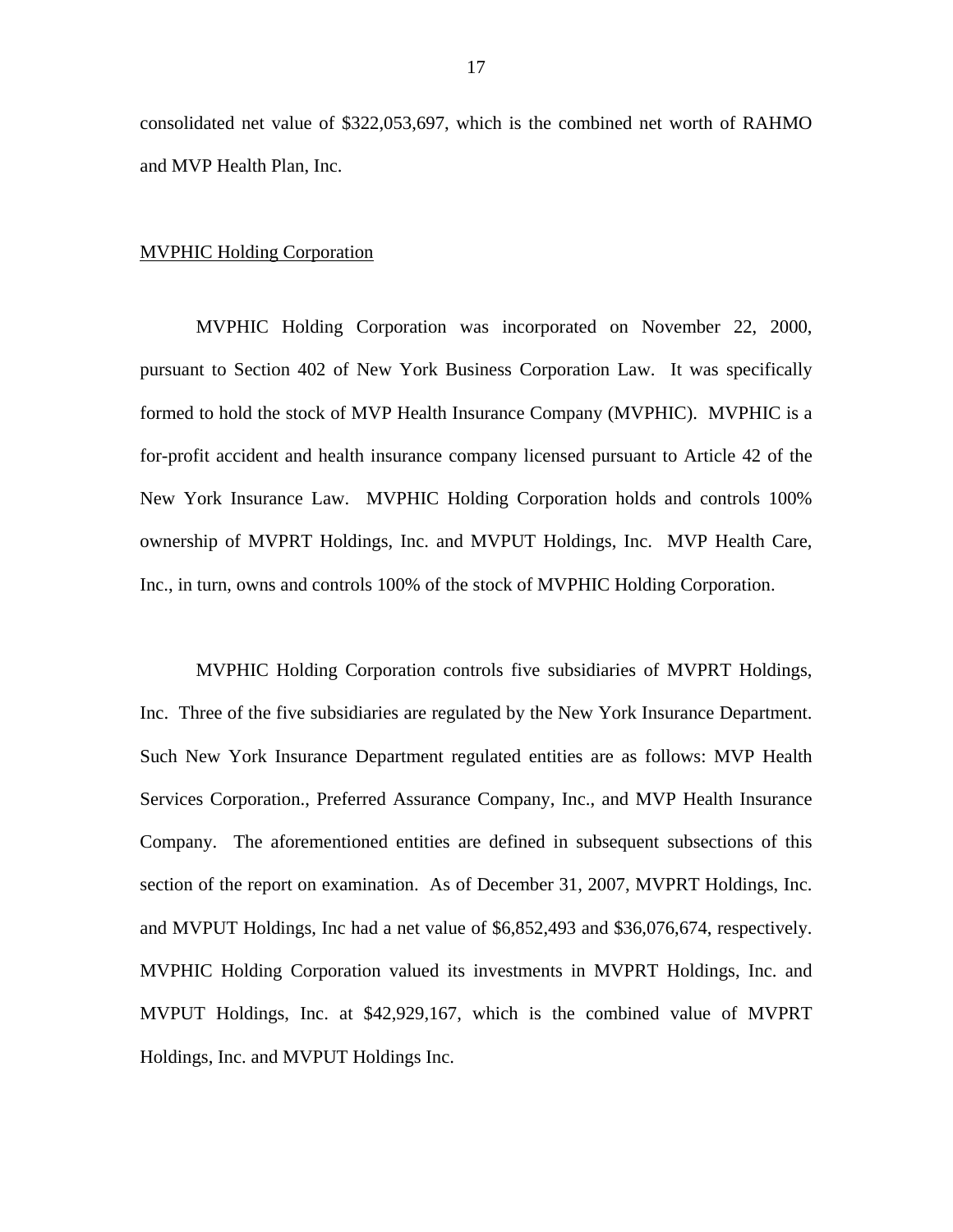The structure under the reorganization included the addition of two holding company entities, MVPRT Holdings, Inc. (MVPRT) and MVPUT Holdings, Inc. (MVPUT). MVPRT contains subsidiaries which are regulated by various Insurance and Health Departments (New York State Insurance and Health Departments, Vermont Department of Banking, Insurance, Securities & Health Care Administration and the New Hampshire Insurance Department). MVPUT controls subsidiaries which are not regulated. MVPRT Holdings, Inc. maintains 100% ownership of MVP Health Insurance Company (MVPHIC) and MVP Health Plan of New Hampshire Inc., and is the parent company of MVP Health Services Corporation (MVPHSC) and Preferred Assurance Corporation (PAC). MVPRT Holdings, Inc. is a wholly-owned subsidiary of MVPHIC Holding Corporation.

## Rochester Area Health Maintenance Organization, Inc. (RAHMO)

RAHMO is a not-for-profit corporation operating as a federally qualified health maintenance organization under the provisions of Article 44 of the New York Public Health Law, and operating under the provisions of Section  $501(c)(4)$  of the Internal Revenue Code. RAHMO is exempt from federal income taxes on related income pursuant to Section 501(a) of the Internal Revenue Code. At December 31, 2007, RAHMO was controlled by its sole member, MVPHP Holding Company, Inc., which is a wholly-owned subsidiary of MVP Health Care, Inc, the Ultimate Parent. Preferred Care, Inc. was the sole member of RAHMO, prior to its affiliation with MVP Health Plan, Inc.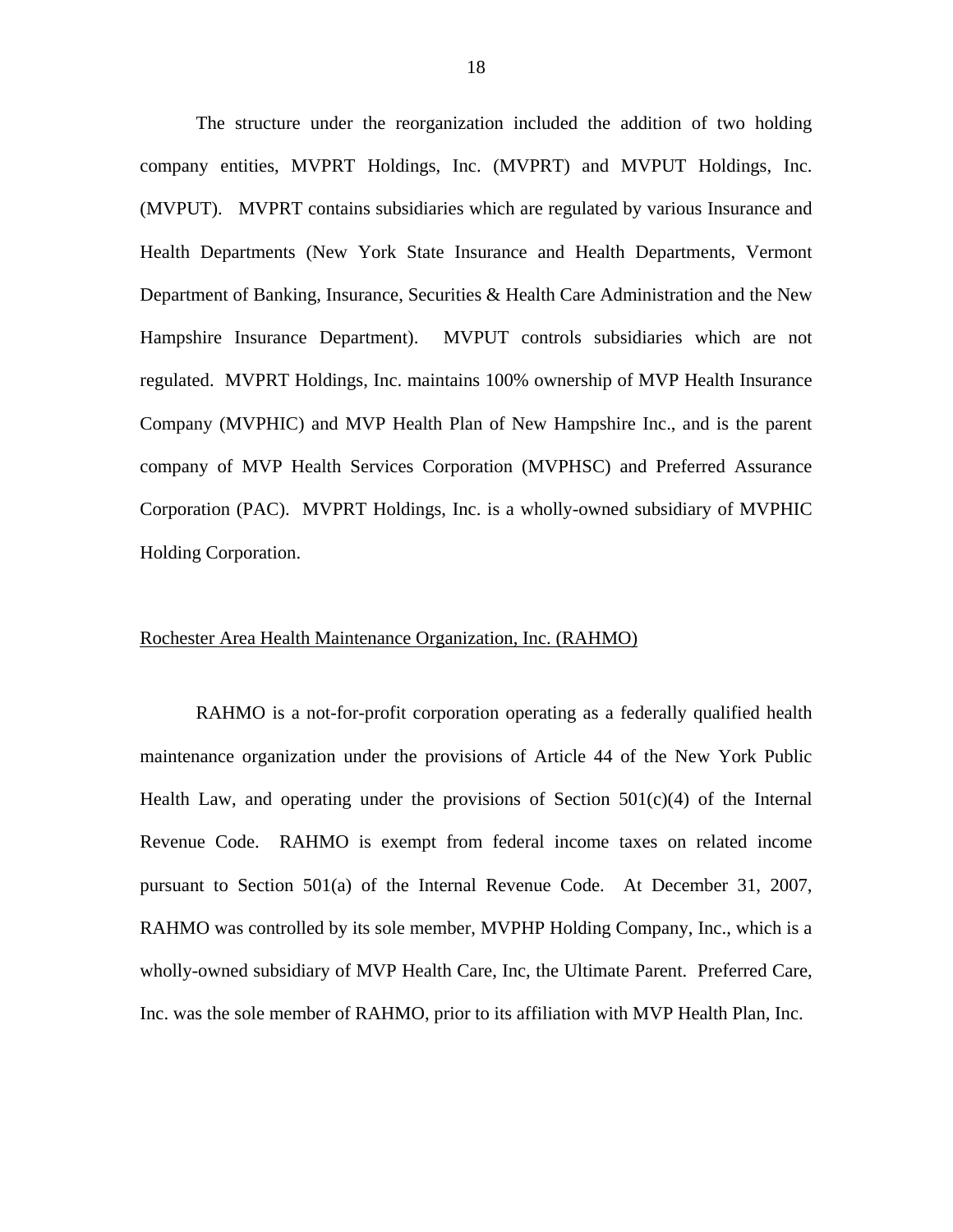## MVP Health Services Corporation

MVP Health Services Corporation (MVPHSC) is a not-for-profit corporation licensed under Article 43 of the New York Insurance Law. Prior to January 2002, MVPHSC offered point-of-service (POS) health insurance products. Currently, MVPHSC issues only indemnity dental insurance products. MVPHSC is a subsidiary of MVPRT Holdings, Inc., which is a wholly-owned subsidiary of MVPHIC Holding Corporation. MVPHIC Holding Corporation is a wholly-owned subsidiary of MVP Health Care, Inc.

## Preferred Assurance Company, Inc.

Preferred Assurance Company, Inc. (PAC) is licensed to do business within New York State as a non-profit health corporation pursuant to the provisions of Article 43 of the New York Insurance Law. PAC provides coverage for hospital, medical and other health services for the out-of-network component of RAHMO's point-of-service product in the Rochester metropolitan area. In 2008, PAC marketed PPO and EPO products. PAC is a subsidiary of MVPRT Holdings, Inc., which is a wholly-owned subsidiary of MVPHIC Holding Corporation. MVPHIC Holding Corporation is a wholly-owned subsidiary of MVP Health Care, Inc.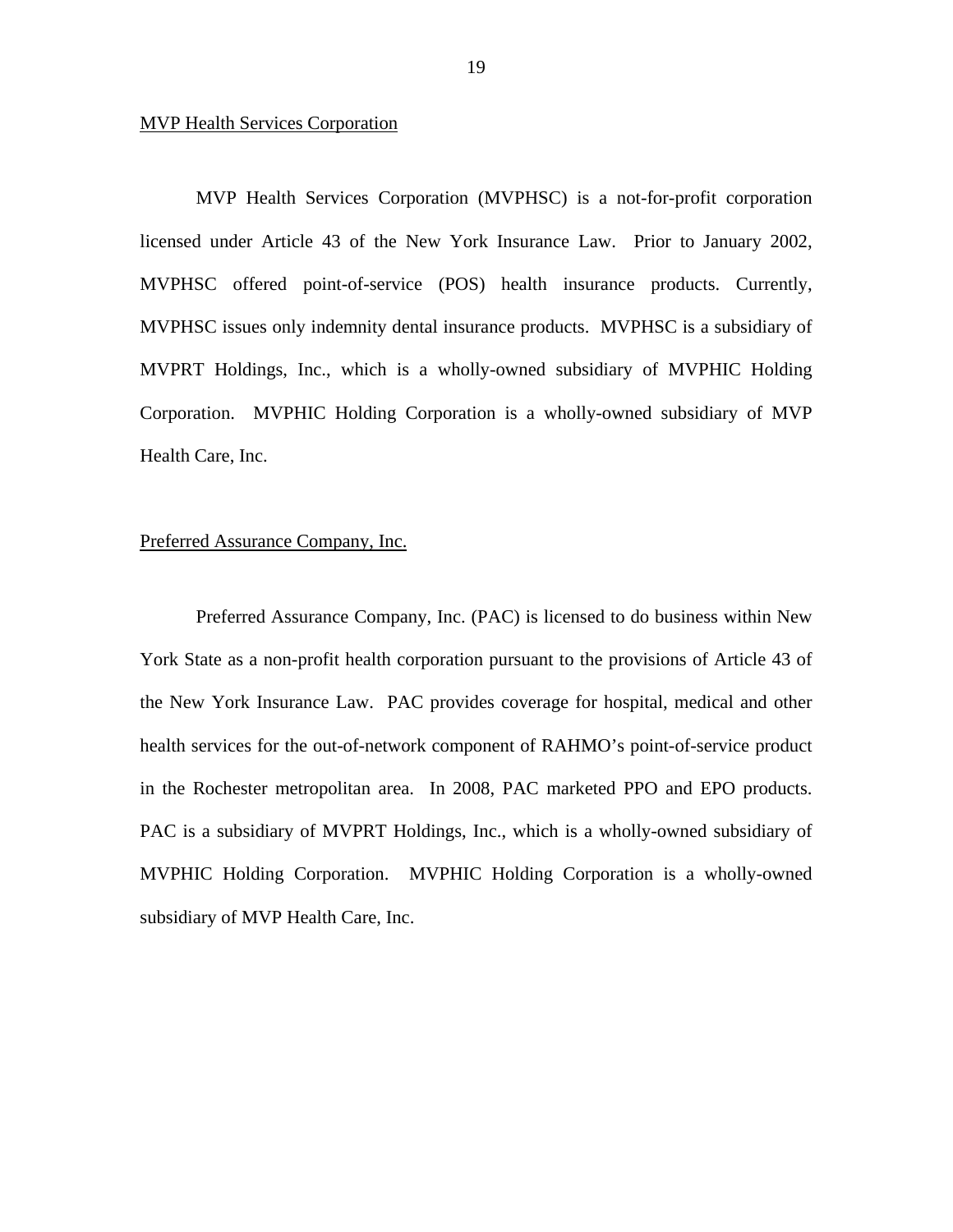## MVP Health Insurance Company

MVP Health Insurance Company, (MVPHIC) is a for-profit New York corporation, wholly-owned by MVPHIC Holding Corporation, which is a wholly-owned subsidiary of MVP Health Care, Inc. MVPHIC was incorporated on April 24, 2000. MVPHIC received its license as an accident and health insurance company pursuant to Article 42 of the New York Insurance Law in June 2001. MVPHIC underwrites PPO, point-of-service (out-of-network) and indemnity only products for large and small groups.

## MVP Service Corporation (MVPSC)

The HMO has a management services and consulting agreement with MVP Service Corporation, a company owned by MVPUT Holdings, Inc. MVP Service Corporation's employees perform all of the day-to-day operations of the HMO and charges the HMO for its share of costs based on a contractual cost allocation methodology. Such agreement has been approved by the New York Insurance Department.

## MVP Health Plan of New Hampshire, Inc.

MVP Health Plan of New Hampshire, Inc. (MVPHP NH) is a wholly-owned subsidiary of MVPRT Holdings, Inc., which is a wholly-owned subsidiary of MVPHIC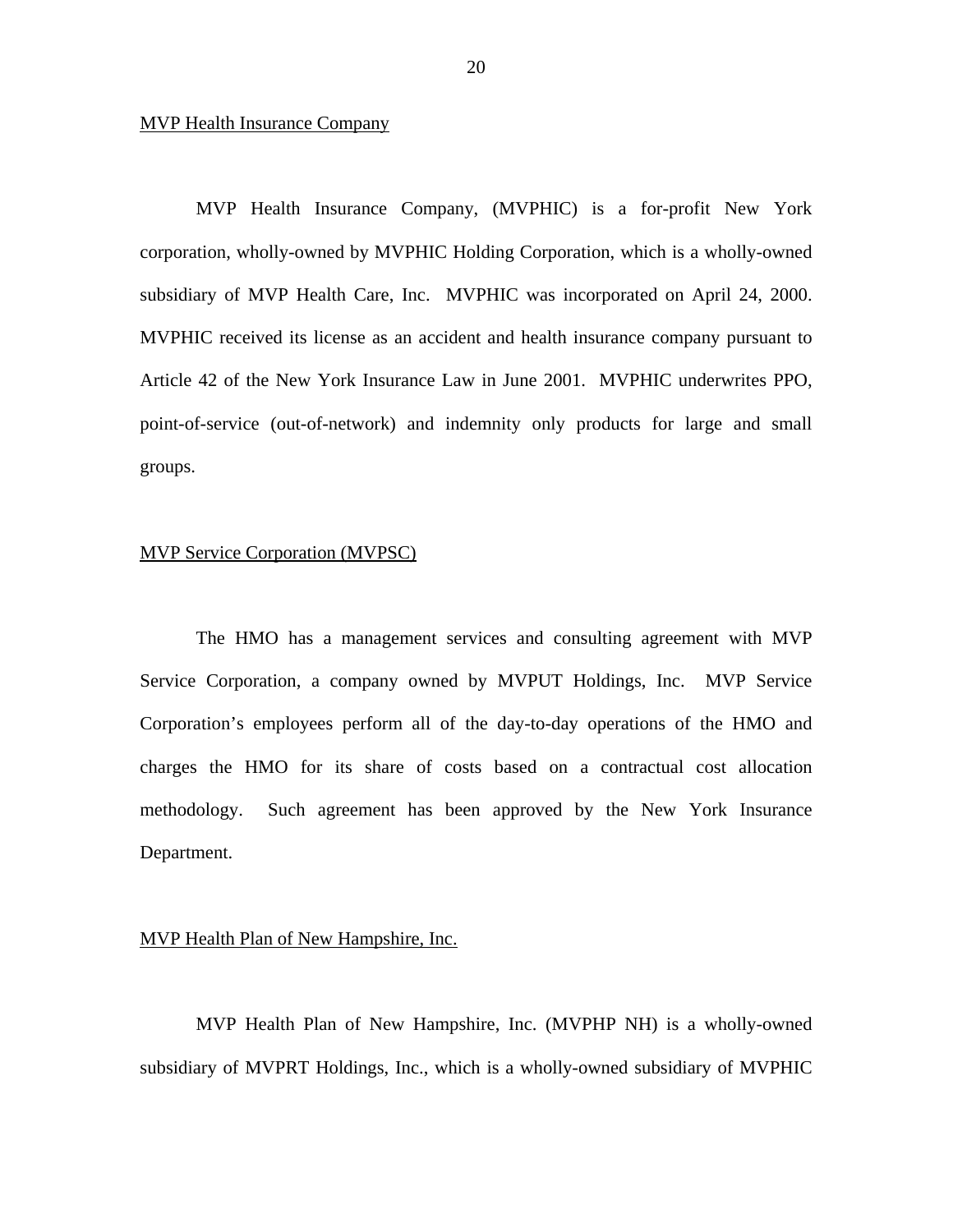Holdings Corp. MVPHP NH is the immediate parent of MVP Health Insurance Company of New Hampshire, Inc. These entities are domestic business corporations incorporated under the New Hampshire revised statutes annotated (RSA) 293-A. MVPHP NH is licensed to operate a health maintenance organization in the state of New Hampshire.

## MVP Select Care, Inc.

MVP Select Care, Inc. (Select Care) is a for-profit New York corporation, wholly-owned by MVP Service Corporation. Select Care was incorporated in 1987 to provide administrative services to employer groups that self-insure health care benefits.

MVP Select Care, Inc. owns 100% of Upstate Administrative Services (UAS), a New York corporation licensed as a TPA. UAS' business was fully integrated into Select Care to achieve administrative service efficiencies.

On November 16, 1992, Select Care entered into an administrative service agreement with MVPSC, whereby MVPSC's employees provide for all the day-to-day operations of Select Care.

After the execution of the Agreement and Plan of Reorganization by and between Preferred Care, Inc. and MVP Health Plan, Inc., the ultimate parent funded the Greater Rochester Health Foundation (Foundation) pursuant to the New York Not-for-Profit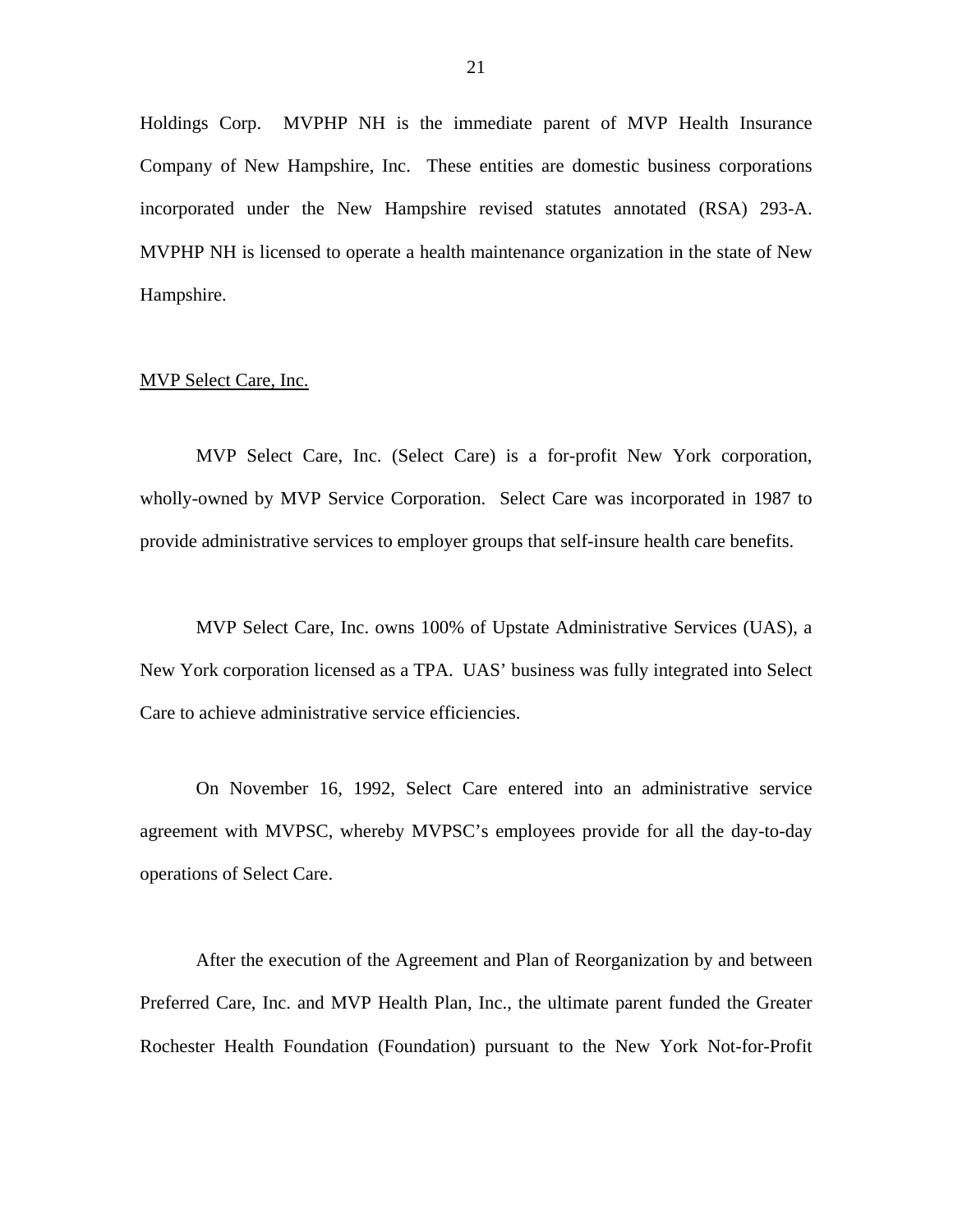Corporation Law, for the purpose of promoting, and improving the delivery, efficiency and quality of health services in the Rochester, New York region.

MVP Health Care, Inc. was funded from the proceeds of an \$80,000,000 bank term loan (discussed below) and by cash transfers from Rochester Area Health Maintenance Organization, Inc. in the amount of \$107,000,000, from MVPHP in the amount of \$30,000,000 and from Select Care in the amount of \$13,500,000. MVP Health Care, Inc. subsequently funded the Foundation with a \$200,000,000 cash payment. In addition, MVP Health Care, Inc. is required to contribute an additional amount to the Foundation in the amount of \$26,639,000, which is payable on January 6, 2012 and bears interest at 3.5%. The additional contribution, plus interest, is expected to be funded by subsidiaries of MVP Health Care, Inc., including MVPHP.

MVP Health Care, Inc. obtained a five-year \$80,000,000 bank term loan for which some of the affiliated companies are guaranteeing repayment.. The term loan includes restrictive covenants including a fixed charge coverage ratio of 2.00 to 1.00 through December 31, 2007 and 2.25 to 1.00 thereafter; a leverage ratio not to exceed 1.75 to 1.00 for the combined company and a minimum total reserves ratio of not less than 1.50 to 1.00 for New York Public Health Law Article 44 subsidiaries (i.e., MVPHP and RAHMO). The subsidiaries of MVP Health Care, Inc., including the HMO, fund the debt service of the term loan. MVP Health Care, Inc. paid back the \$80,000,000 term loan in full on November 2, 2007, without penalties.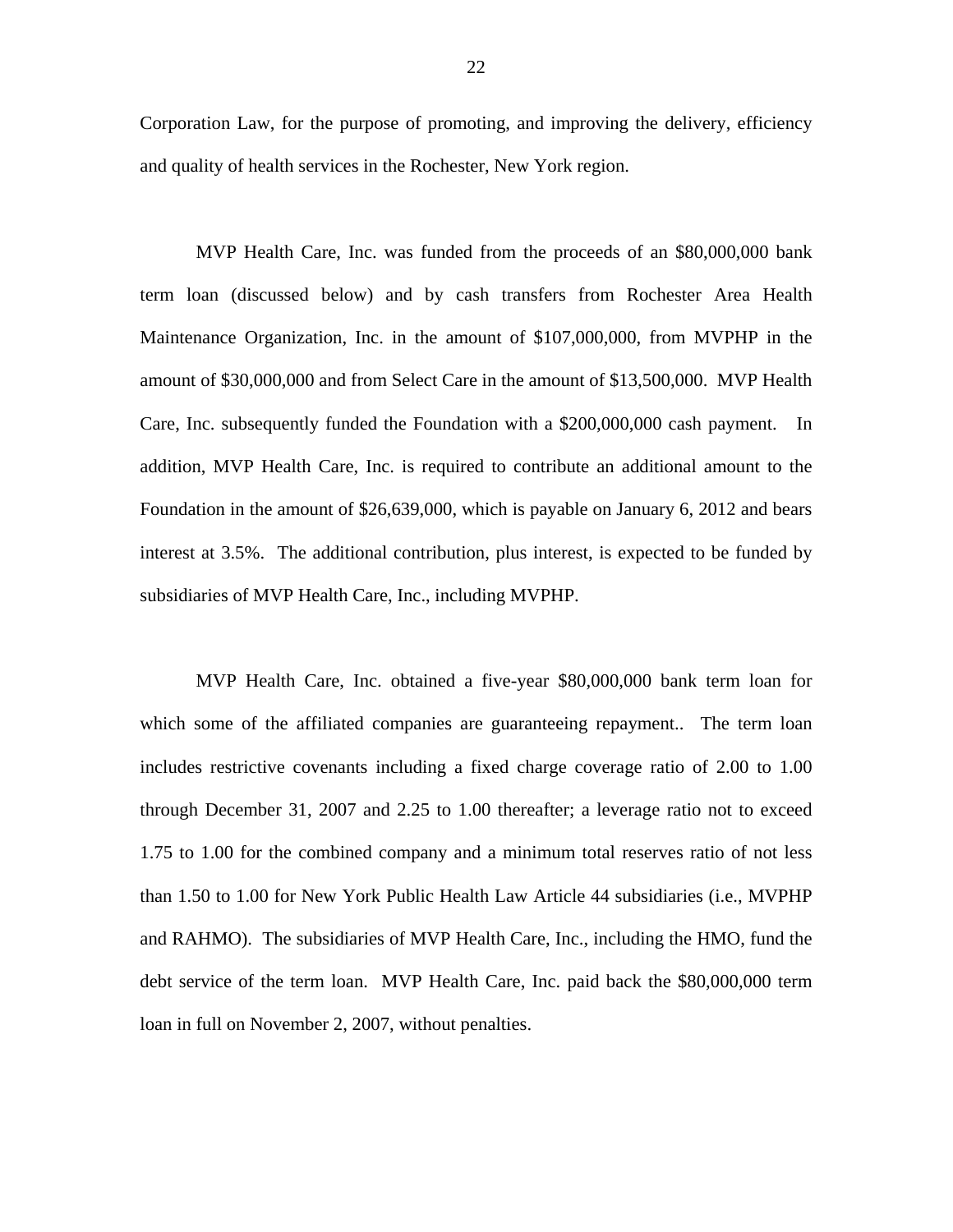## E. Significant Operating Ratios

The underwriting ratios presented below are on an earned-incurred basis and encompass the four-year period covered by this examination:

|                                 | Amounts         | Ratios         |
|---------------------------------|-----------------|----------------|
| Claims                          | \$3,412,333,225 | 87.6%          |
| Claim adjustment expenses       | 132,380,270     | 3.4%           |
| General administrative expenses | 301,368,327     | 7.7%           |
| Net underwriting gain           | 52,328,727      | 1.3%           |
| Premium earned                  | \$3,898,410,549 | <u> 100.0%</u> |

## F. Allocation of Expenses

The following observations were noted relative to the allocation of expenses:

(1) As of December 31, 2007, the HMO had entered into a cost sharing agreement with several affiliated companies. The HMO's portion of shared costs was determined using a cost allocation worksheet which used various drivers to calculate the percentage of cost that is allocated to the participating companies. Examples of such drivers included number of groups (statistical driver) and corporate projects (judgmental driver). Most of the drivers, except the judgmental drivers, were calculated based on statistical data. The examiner selected three samples of judgmental drivers to check for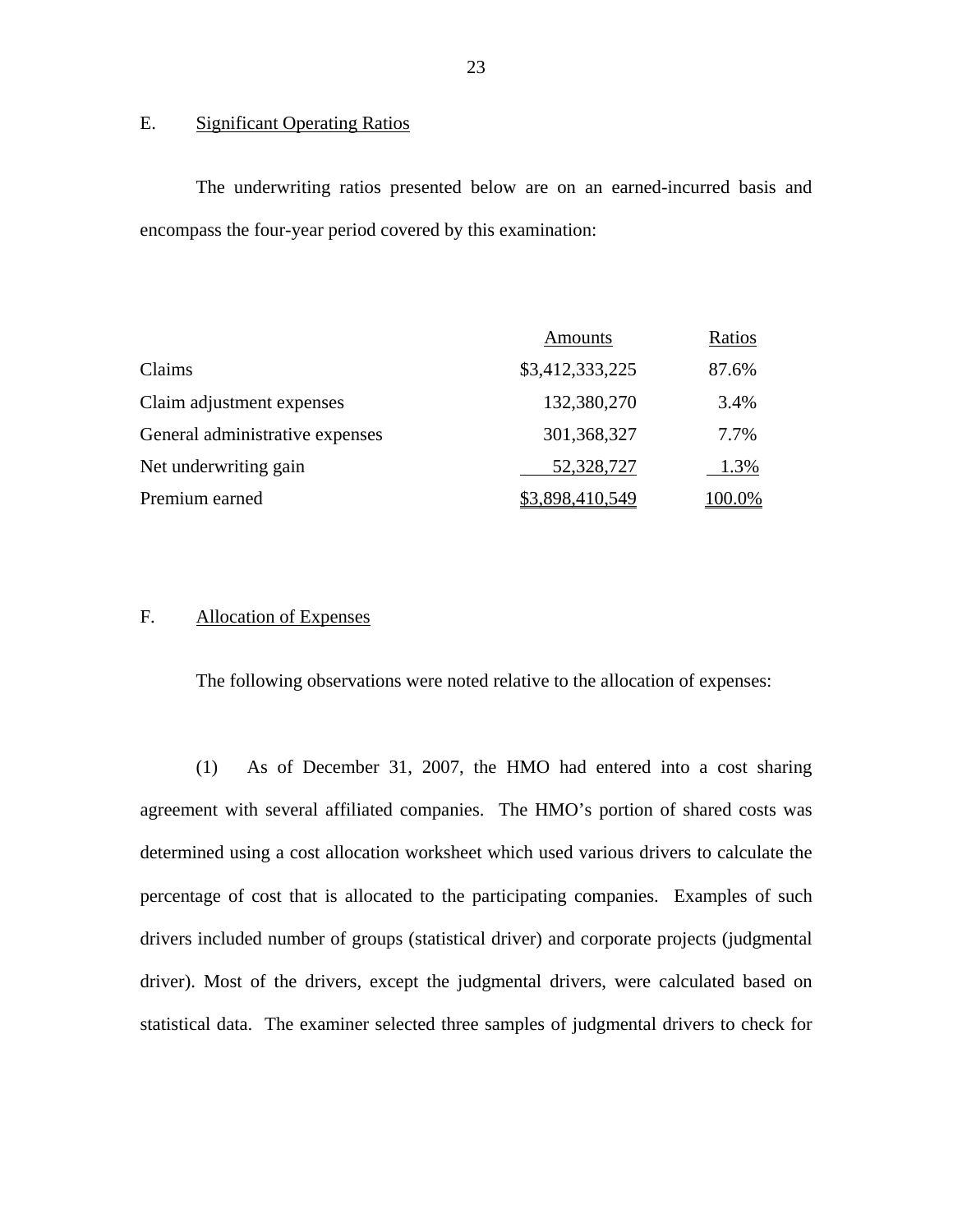proper supporting documentation. The HMO could not provide support for the allocation percentages used in the calculation of two out of the three selected samples.

The HMO failed to maintain its expense allocation records in compliance with

NAIC Statement of Statutory Accounting Principles No. 70 (SSAP 70) and Part 106.6 of

New York Insurance Department Regulation No. 30 (11 NYCRR 106.6).

NAIC Statement of Statutory Accounting Principles No. 70.6 states in part:

"…Where specific identification is not feasible, allocation of expenses should be based upon pertinent factors or ratios such as studies of employee activities, salary ratios or similar analyses."

Part 106.6 of New York Insurance Department Regulation 30 states the following:

"(a) The methods followed in allocating joint expenses shall be described, kept and supported as set forth under "detail of allocation bases."

"(b) The effects of the application, to each operating expense classification of all bases of allocation shall be shown on records kept in clear and legible form. Such records shall be readily available for examination."

It is recommended that the HMO comply with the requirements of NAIC SSAP 70.6 and Part 106.6 of New York Insurance Department Regulation No. 30 by maintaining proper records to support the allocation percentages used.

(2) The expenses reported by MVPHP, in its 2007 annual statement**, "**Underwriting and Investment Exhibit, Part 3 – Analysis of Expenses" were found to be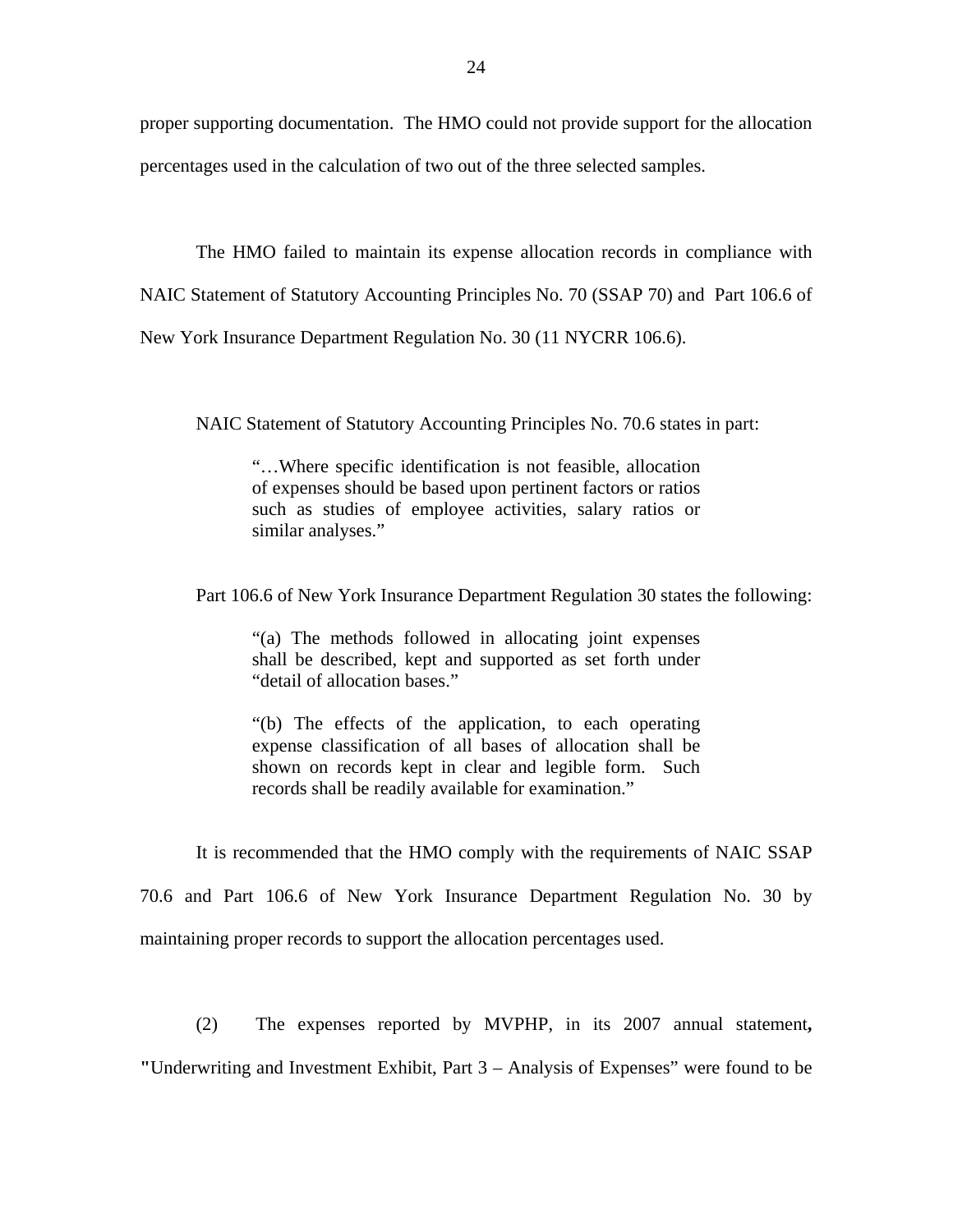overstated. These expenses included portions that were reallocated to other affiliates and for which MVPHP received credits. Although the expenses of the affiliates were reported correctly on their annual statements, MVPHP reported on its annual statement the gross amount of these expenses rather than the net amount. Although the total expenses were accurate the subtotal reported for each of the line expenses was illustrated incorrectly.

Part 105.25(b) of New York Insurance Department Regulation No. 30 (11 NYCRR 105.25(b)) states the following:

> "(b) *Expenses for account of another:* Whenever expenses are paid by one company for account of another, the payments shall not appear among the expenses reported by former, and shall be included by the latter in the same expense classifications if originally paid by it."

It is recommended that MVPHP apply the guidelines of NAIC SSAP 70 and Part 105.25(b) of New York Insurance Department Regulation 30 by reporting in its annual statement, only the expenses applicable to it.

(3) The examination review revealed that the HMO's costs, such as operations and initial claims review costs, are charged to various cost centers, including claims adjustment expenses and general administration expenses. A review of the definitions and functions of the cost centers revealed that some of the cost centers have more than one function and the costs should be allocated to more than one expense grouping (cost containment, claim adjustment, general administrative and/or investment expenses as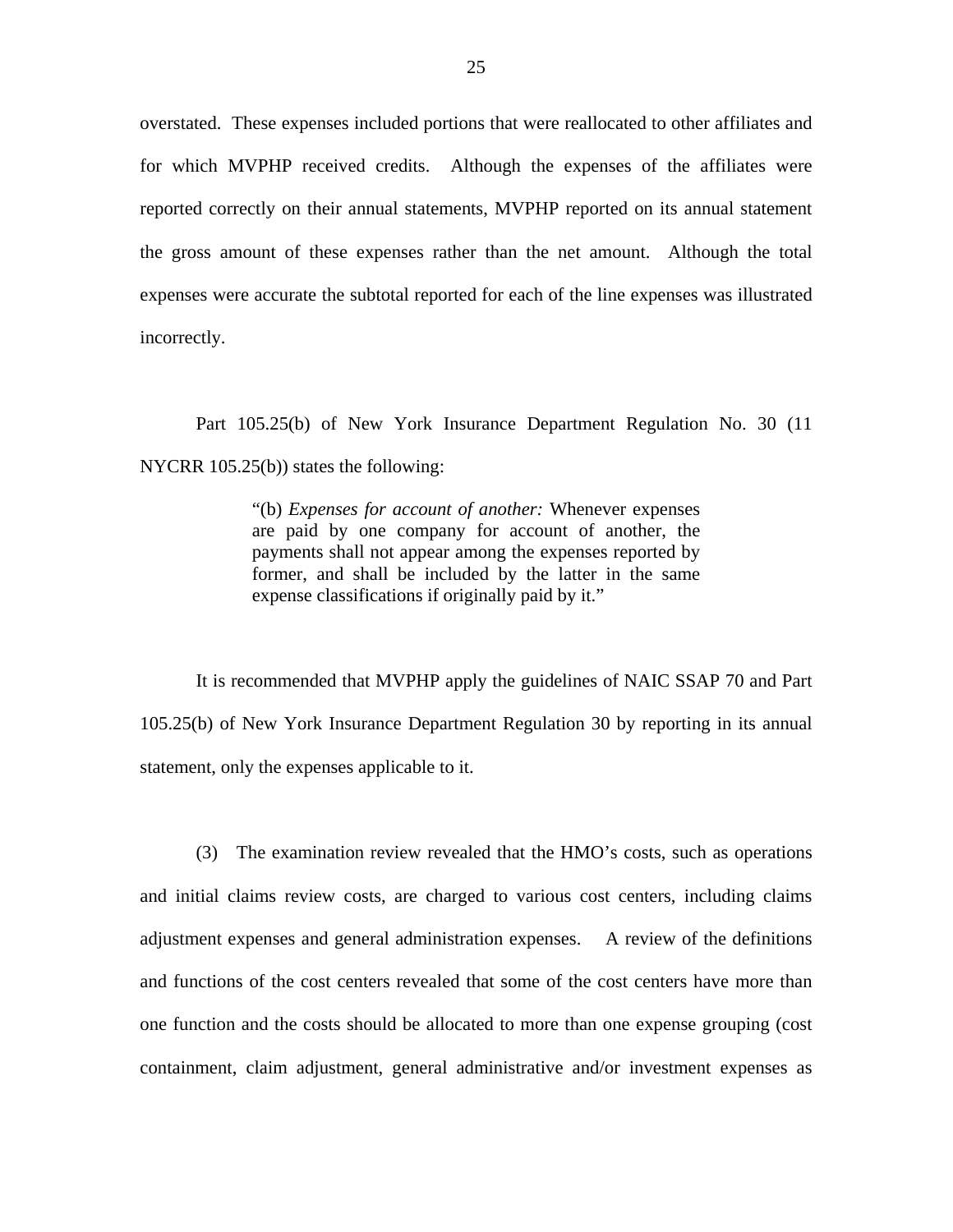shown on Underwriting and Investment Exhibit, Part 3 – Analysis of Expenses). The HMO elected to choose what it considered to be the most appropriate expense group and did not separate these costs among the expense groupings in the aforementioned exhibit.

It is recommended that the HMO apply the guidelines of NAIC SSAP 70 and Department Regulation 30 by revising and updating its expense allocation methodology in order to reflect an appropriate allocation among the proper annual statement expense groupings within the underwriting and investment exhibit of the HMO's annual statement.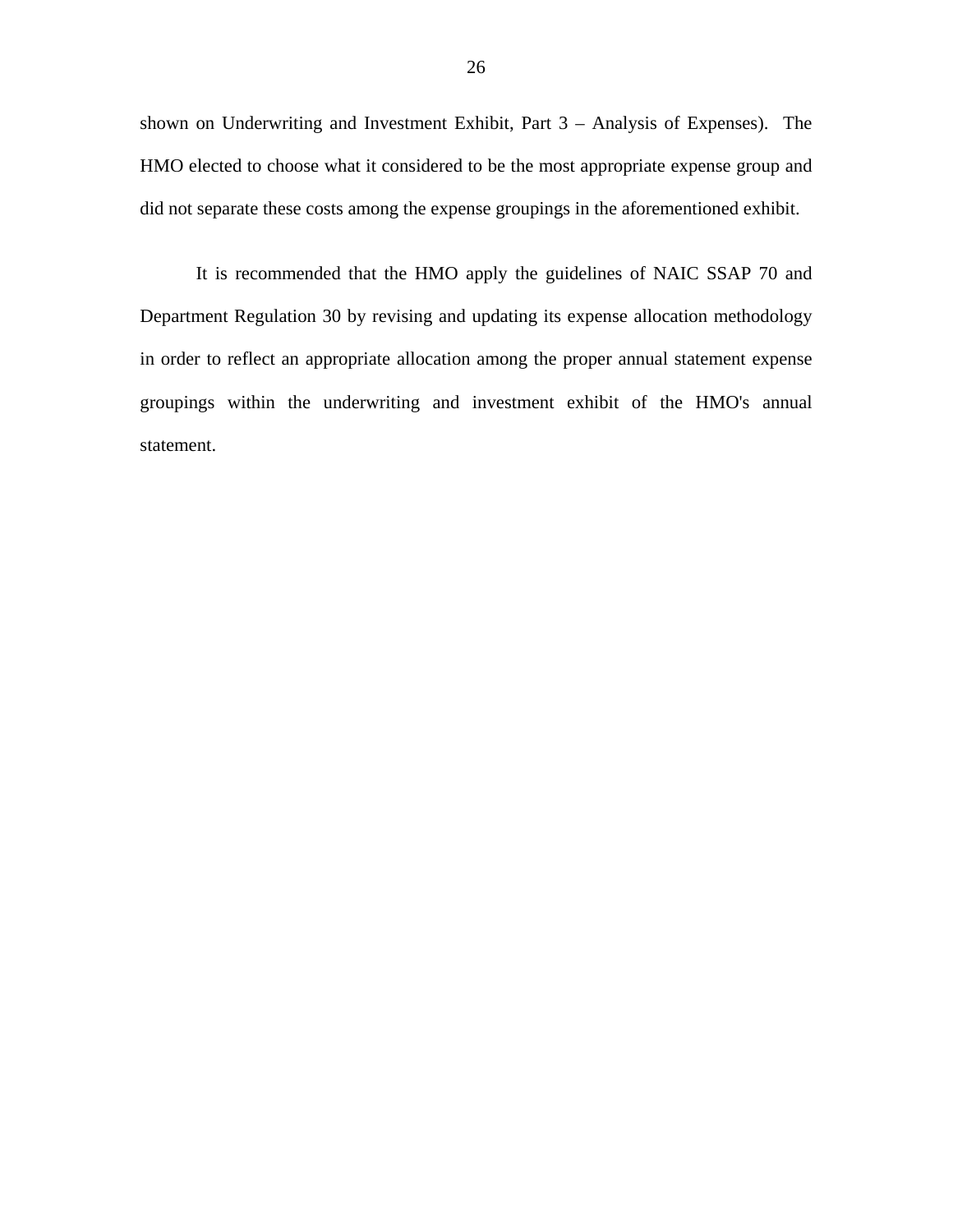## <span id="page-28-0"></span>G. Abandoned Property Law

The HMO filed its abandoned property reports for each year within the examination period with the State of New York Comptroller's Office in accordance with the requirements of the New York Abandoned Property Law. However, the HMO failed to publish the names and addresses of persons appearing as the owners of the unclaimed property as required by Section 1316(3) of the New York Abandoned Property Law.

Section 1316(3) of the New York Abandoned Property Law states the following:

"Within thirty days following the filing of the report of abandoned property with the comptroller pursuant to subdivision two of this section, the insurer shall cause to be published a list of such abandoned property in the same manner as that prescribed for life insurance companies by section seven hundred two of this chapter."

It is recommended that the HMO comply with the publishing requirements of Section 1316(3) of the New York Abandoned Property Law.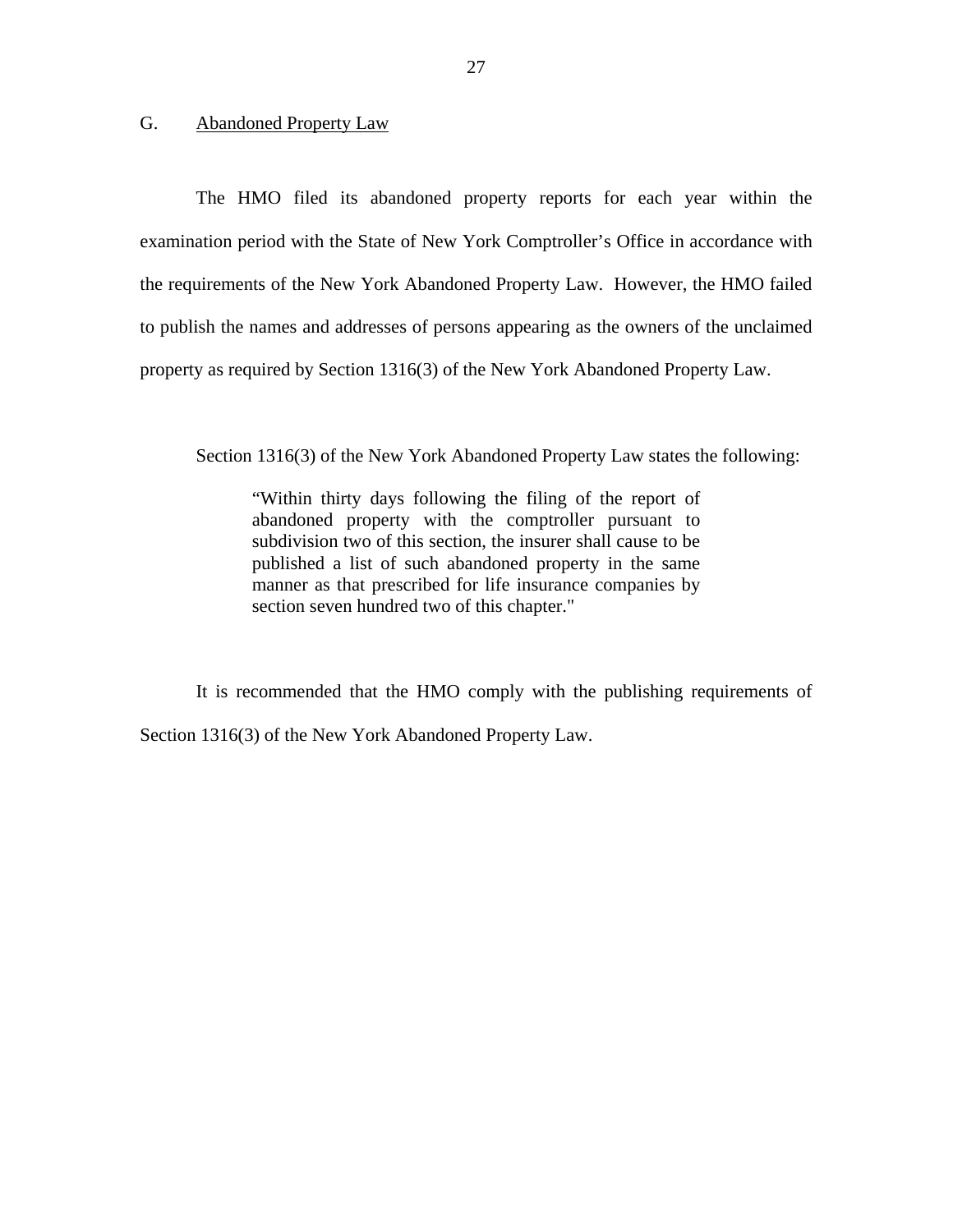## **3. FINANCIAL STATEMENTS**

## <span id="page-29-0"></span>A. Balance Sheet

The following shows the assets, liabilities and capital and surplus as determined by this examination and as reported by the HMO as of December 31, 2007:

|                                                       | <b>Examination</b> | <b>HMO</b>     |
|-------------------------------------------------------|--------------------|----------------|
| Assets                                                |                    |                |
| <b>Bonds</b>                                          | \$72,196,698       | \$72,196,698   |
| Common stocks                                         | 23,166,686         | 23,166,686     |
| Cash and short-term investments                       | 81,097,067         | 81,097,067     |
| Section 1307 Loan*                                    | 18,000,000         | 18,000,000     |
| Investment income due and<br>accrued                  | 1,816,190          | 1,816,190      |
| Uncollected premiums                                  | 34,709,739         | 34,709,739     |
| Amounts recoverable from<br>reinsurers                | 10,936,868         | 10,936,868     |
| Electronics data processing<br>equipment and software | 5,596,343          | 5,596,343      |
| Furniture and equipment                               | $\boldsymbol{0}$   | $\overline{0}$ |
| Receivable from<br>subsidiaries/affiliates            | 33,075,493         | 33,075,493     |
| Health care receivable                                | 3,830,656          | 3,830,656      |
| Aggregate write-ins for other<br>than invested assets | 1,080,415          | 1,080,415      |
| <b>Total assets</b>                                   | \$285,506,155      | \$285,506,155  |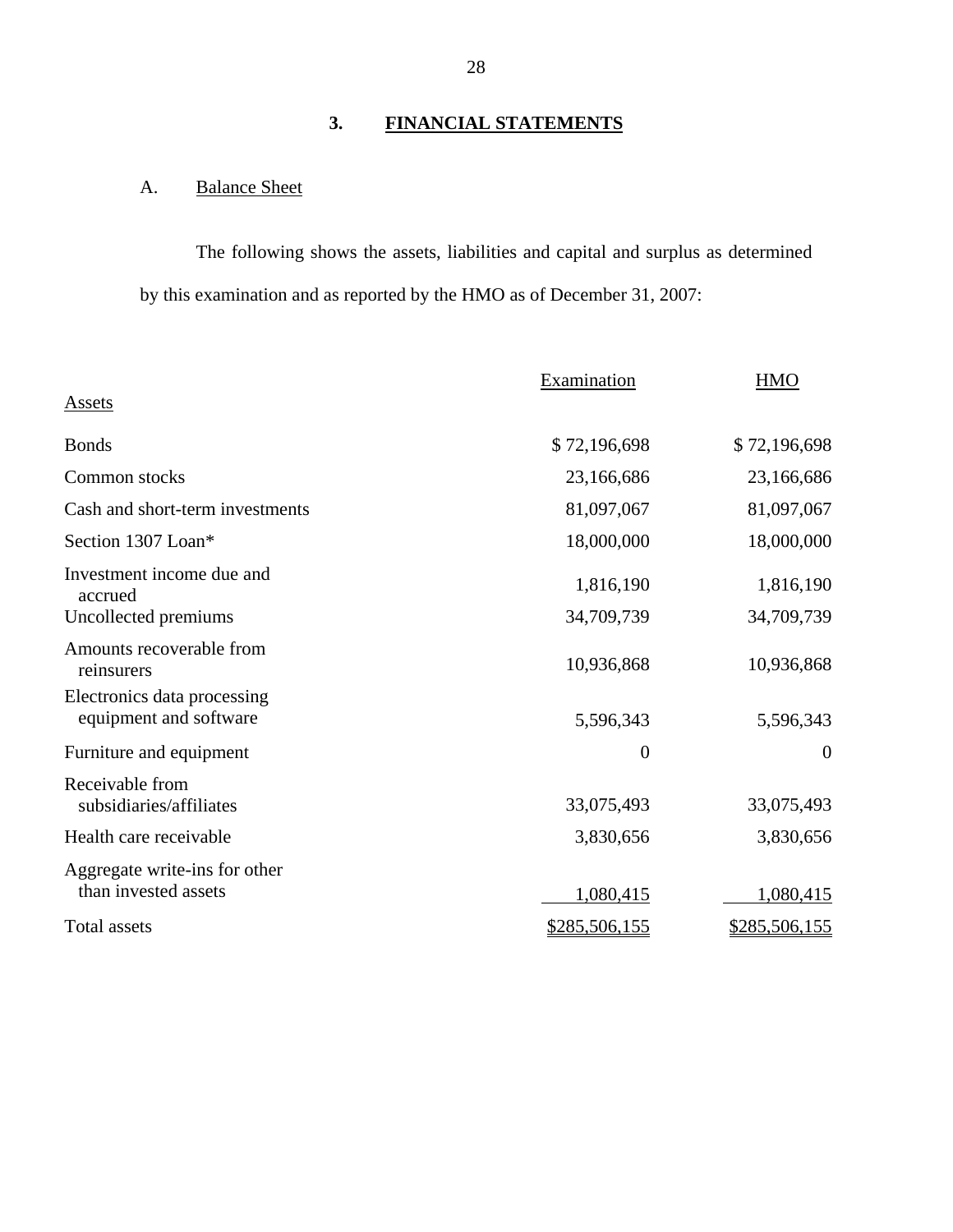| Liabilities                            | Examination   | <b>HMO</b>    |
|----------------------------------------|---------------|---------------|
| Claims unpaid                          | \$108,512,849 | \$108,512,849 |
| Accrued medical incentive pool         | 1,314,103     | 1,314,103     |
| Unpaid claim adjustment<br>expenses    | 2,133,000     | 2,133,000     |
| Aggregate health policy reserves       |               |               |
| Premiums received in advance           | 1,085,654     | 1,085,654     |
| General expenses due and accrued       | 30,335,613    | 30,335,613    |
| Net deferred tax liability             | 966,937       | 966,937       |
| Amounts due to affiliates              | 2,438,843     | 2,438,843     |
| <b>Total liabilities</b>               | \$146,786,999 | \$146,786,999 |
| <b>Capital and Surplus</b>             |               |               |
| New York contingency reserves          | \$68,430,886  | \$68,430,886  |
| Vermont statutory reserves             | 2,713,054     | 2,713,054     |
| Unassigned funds (surplus)             | 67,575,215    | 67,575,215    |
| Total capital and surplus              | \$138,719,155 | \$138,719,155 |
| Total liabilities, capital and surplus | \$285,506,154 | \$285,506,154 |

\*Note 1: In March, 2004, with the approval of the Superintendent of Insurance, the HMO made a loan in the amount of \$18,000,000 to MVP Health Insurance Company pursuant to Section 1307 of the New York Insurance Law. The repayment of the Section 1307 loan and the accumulated accrued interest thereon, shall only be made with the approval of the Superintendent of Insurance. The principal of the Section 1307 loan in the amount of \$18,000,000 and accrued interest thereon in the amount of \$6,997,408 remained unpaid as of December 31, 2007.

 HMO during the period under this examination. The examiner is unaware of any potential exposure of the HMO to any further tax assessment and no liability has been established herein relative to such contingency. Note 2: The Internal Revenue Service has not conducted any audits of the income tax returns filed on behalf of the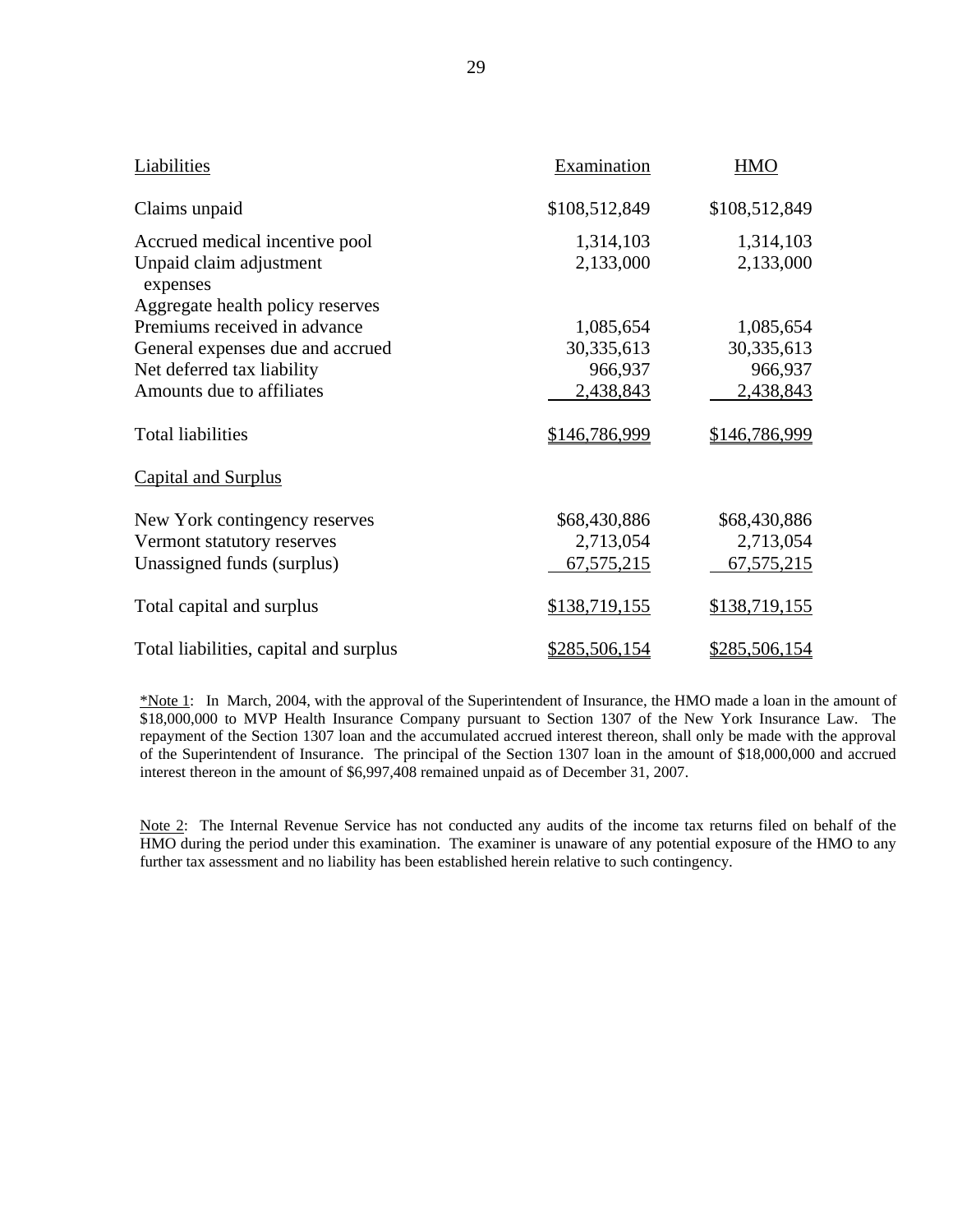## <span id="page-31-0"></span>B. Underwriting and Investment Exhibit:

Capital and surplus increased by \$44,327,292 during the four-period under examination, January 1, 2004 through December 31, 2007, detailed as follows:

## Revenue

| Net premium income                       | \$3,898,410,549 |                  |
|------------------------------------------|-----------------|------------------|
| Net investment income                    | 25,548,717      |                  |
| Net realized capital gain                | 3,559,855       |                  |
| Other income                             | 4,630,134       |                  |
| Total revenue                            |                 | \$3,932,149,255  |
| <b>Expenses</b>                          |                 |                  |
| Hospital/medical benefits                | \$2,451,494,634 |                  |
| Emergency room and out of area           | 228,476,747     |                  |
| Prescription drugs                       | 558,344,803     |                  |
| Professional services                    | 74,125,394      |                  |
| Other hospital and medical               | 125,859,144     |                  |
| Incentive pool, withhold adjustments and |                 |                  |
| bonus amount                             | 12,559,174      |                  |
| Reinsurance recoveries                   | (38,526,671)    |                  |
| Claim adjustment expenses                | 132,380,270     |                  |
| General administrative expenses          | 301,368,327     |                  |
| Total expenses                           |                 | 3,846,081,822    |
| Net income before federal income taxes   |                 | 86,067,433<br>S. |
| Federal income taxes incurred            |                 | 839,828          |
| Net income                               |                 | 85,227,605<br>\$ |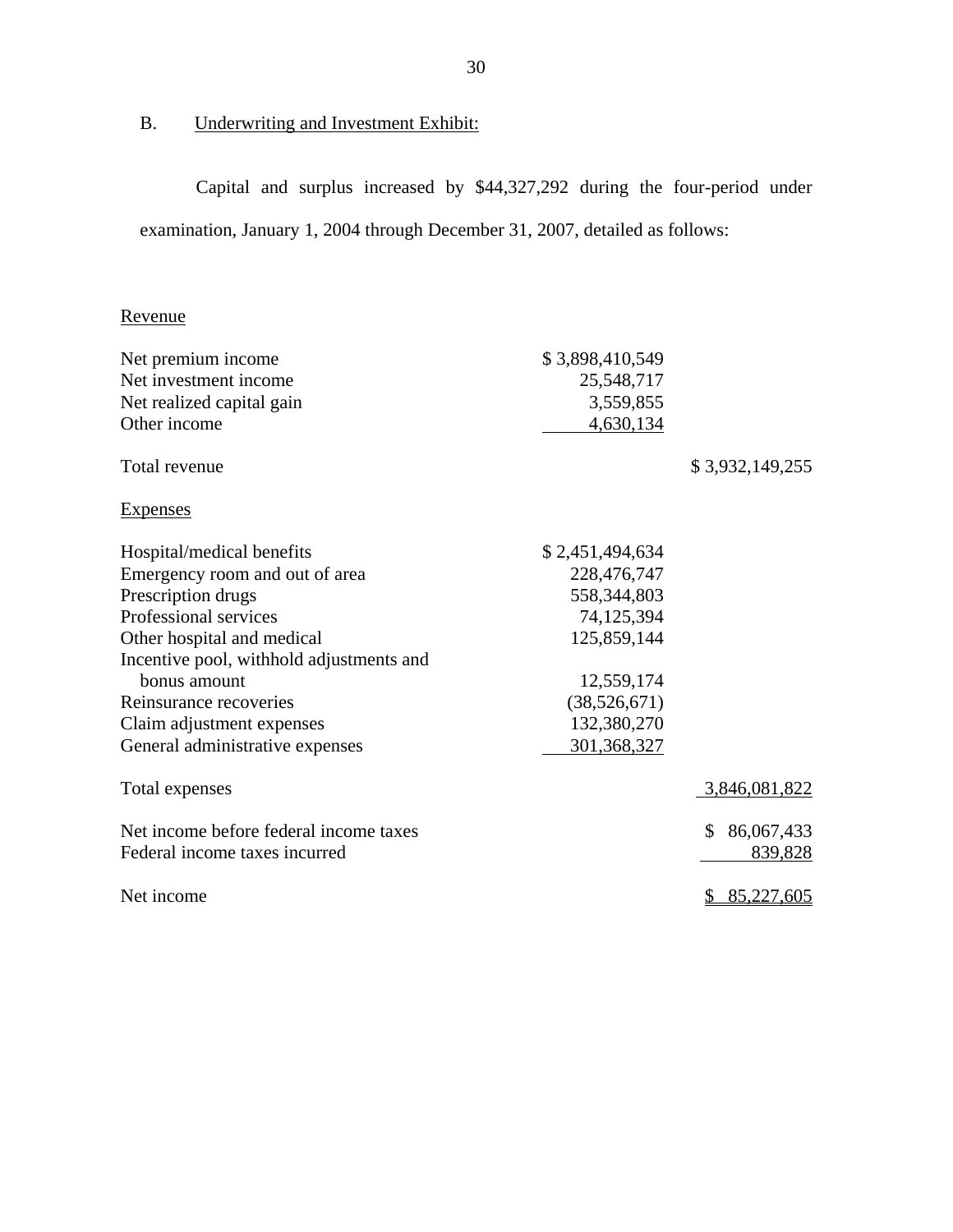## Capital and Surplus Account

Capital and surplus per report on

| examination as of December 31, 2003                                                      |                                |                      | \$94,391,863  |
|------------------------------------------------------------------------------------------|--------------------------------|----------------------|---------------|
|                                                                                          | Gains in<br>Surplus            | Losses in<br>Surplus |               |
| Net income<br>Change in non-admitted assets<br>Aggregate write-ins for losses in surplus | $$85,227,605$ \\$<br>1,949,922 | 42,850,235           |               |
| Net increase in capital and surplus                                                      |                                |                      | 44,327,292    |
| Capital and surplus per report on<br>examination as of December 31, 2007                 |                                |                      | \$138,719,155 |

## **4. CLAIMS UNPAID**

The examination liability of \$108,512,849 is the same as the amount reported by the HMO in its 2007 filed annual statement.

The examination analysis of the claims unpaid reserve was conducted in accordance with generally accepted actuarial principles and practices and was based on statistical information contained in the HMO's internal records and its filed annual statements as verified during the examination. The examination reserve was based upon actual payments made through a point in time, plus an estimate for claims remaining unpaid at that date. Such estimate was calculated based on actuarial principles, which utilized the HMO's past experience in projecting the ultimate cost of claims incurred on or prior to December 31, 2007.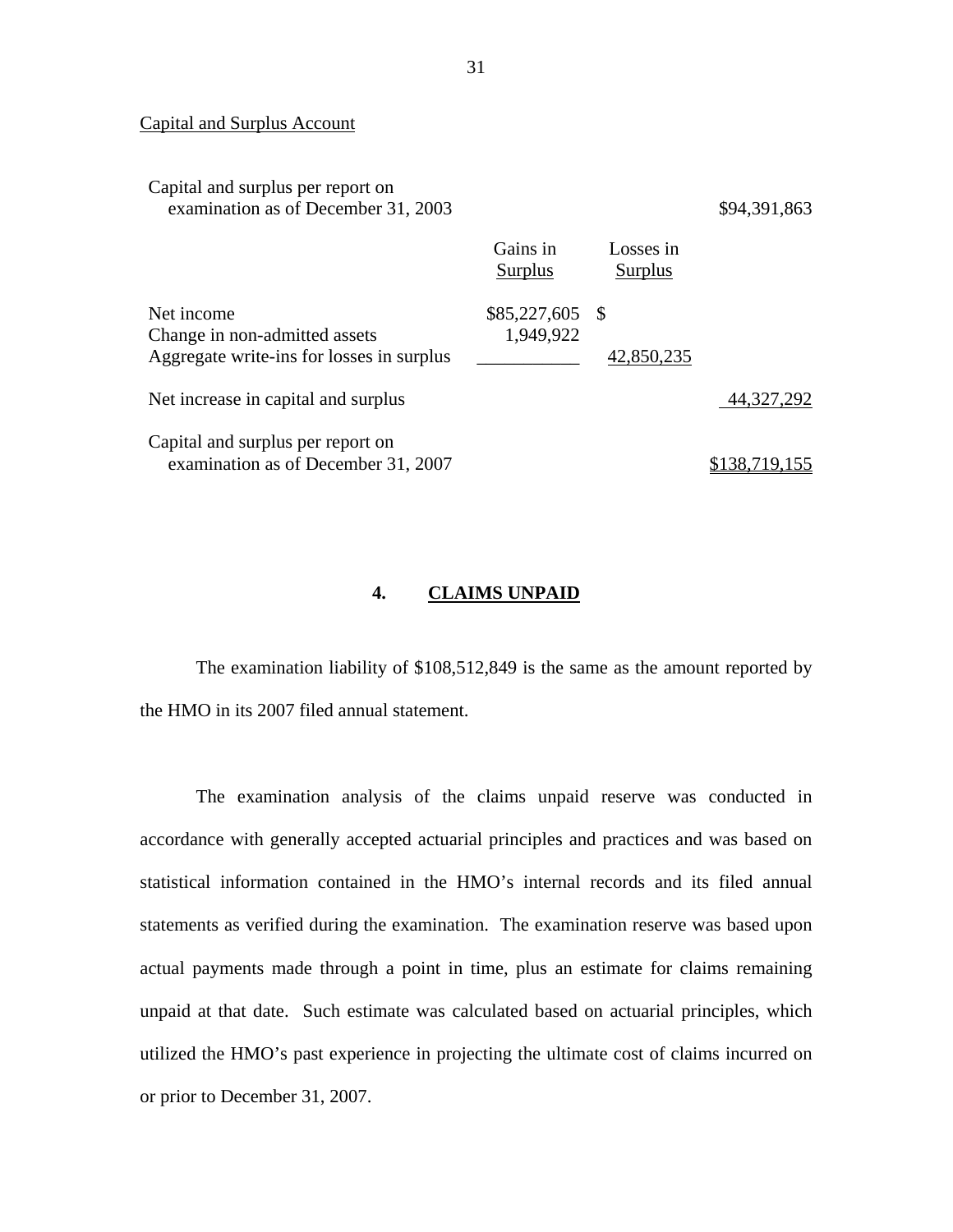## **5**. **COMPLIANCE WITH PRIOR REPORT ON EXAMINATION**

The prior report on examination as of December 31, 2003, contained thirteen (13) comments and recommendations. The comments and recommendations of the financial condition examination and the information systems review are detailed as follows (page numbers refer to the prior reports):

## **ITEM NO. PAGE NO.**

## Reinsurance

1. It is recommended that the HMO comply with Section 98.1.8n(b) of the New York State Department of Health, Rules and Regulations (10 NYCRR 98) and submit its reinsurance agreement in effect with Employers Reinsurance Corporation to the New York State Departments of Health and Insurance for approval. 15

The HMO has complied with this recommendation.

## **Allocation of Expenses**

2. It is recommended that the HMO apply the guidelines in New York Insurance Department Regulations No. 30 (11 NYCRR 20) and No. 33 (11 NYCRR 91) to revise and update its expense allocation methodology in order to reflect an appropriate allocation among the three expense grouping (i.e. claim adjustment expense, general and administrative expense and investment expense) on U & I, Part 3 of the HMO's annual statement. 23

The HMO has complied with this recommendation.

3. It is recommended that the HMO apply the guidelines in New York State Insurance Department, Regulations No. 30 and No. 33, by crediting reimbursement to all appropriate expense classifications. 23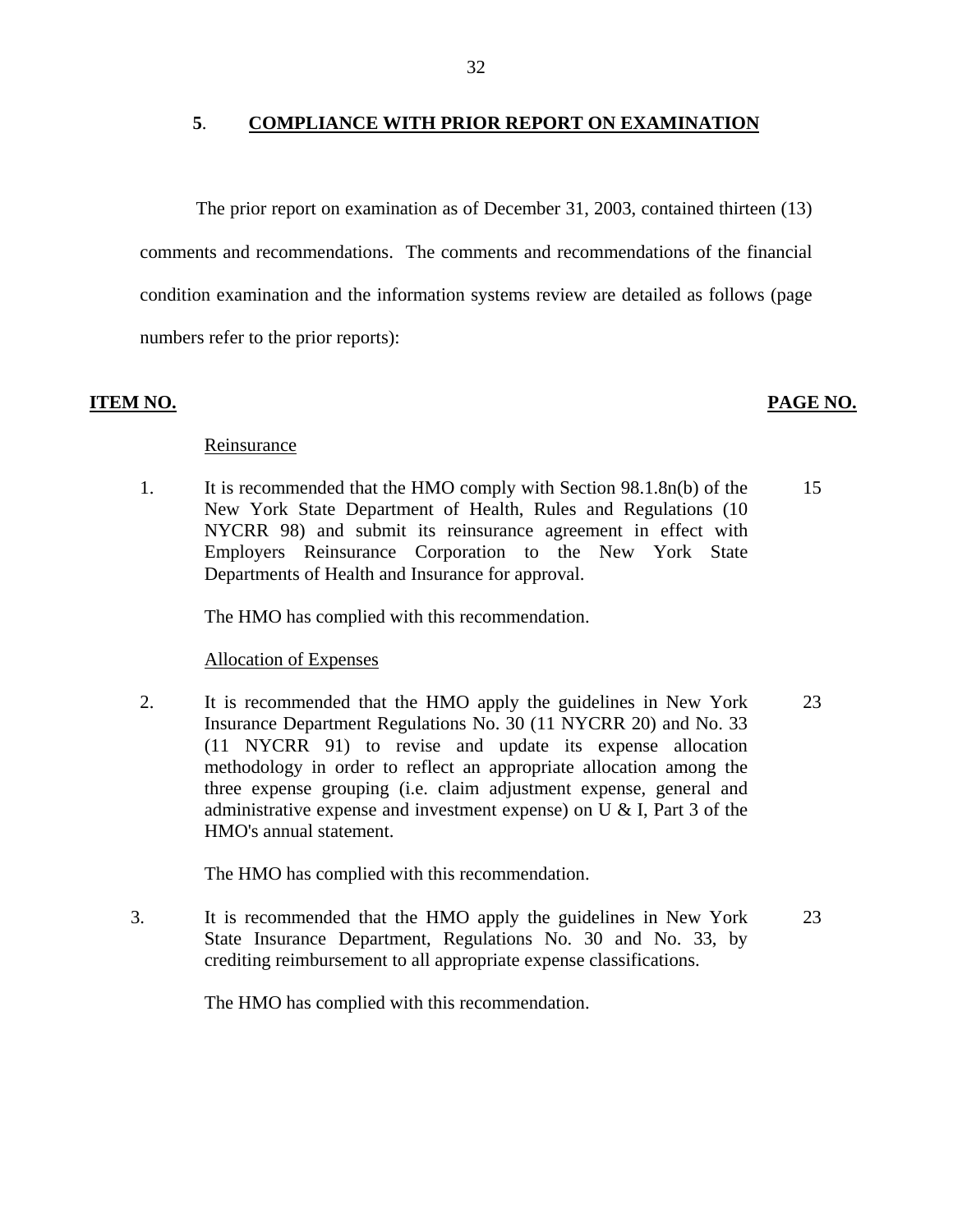## **ITEM NO. PAGE NO**.

4. It is recommended that the HMO comply with Part 91.4(f) (vii) (5) of 24 New York Insurance Department Regulation No. 33 (11 NYCRR 91) relative to reimbursement from MVPHIC for its share of joint administrative expenses as required by their administrative service agreement.

The HMO has complied with this recommendation.

Cash

5. It is recommended that the HMO establish a follow-up procedure 25 applicable to all checks which remain outstanding for six months from the date of issue.

The HMO has complied with this recommendation.

6. It is recommended that the HMO change its policy and open/reconcile 25 one bank account instead of two associated with each general ledger account. Furthermore, it is recommended that the HMO investigate any un-reconciled differences on bank reconciliations and correct them in a timely manner.

The HMO has complied with this recommendation.

## Uncollected Premiums

 7. It is recommended that the HMO comply with the requirement of SSAP 26 No. 6 paragraph 10 and charge bad debt to income.

The HMO has complied with this recommendation.

8. It is recommended that the HMO comply with the annual statement 26 instructions and appropriately report its gross premium receivables and non-admitted asset premium receivable on the annual statement.

The HMO has complied with this recommendation.

9. It is recommended that the HMO report the proper aging of its premium 27 receivable on its annual statement Exhibit 3-Accident and Health Premiums Due and Unpaid.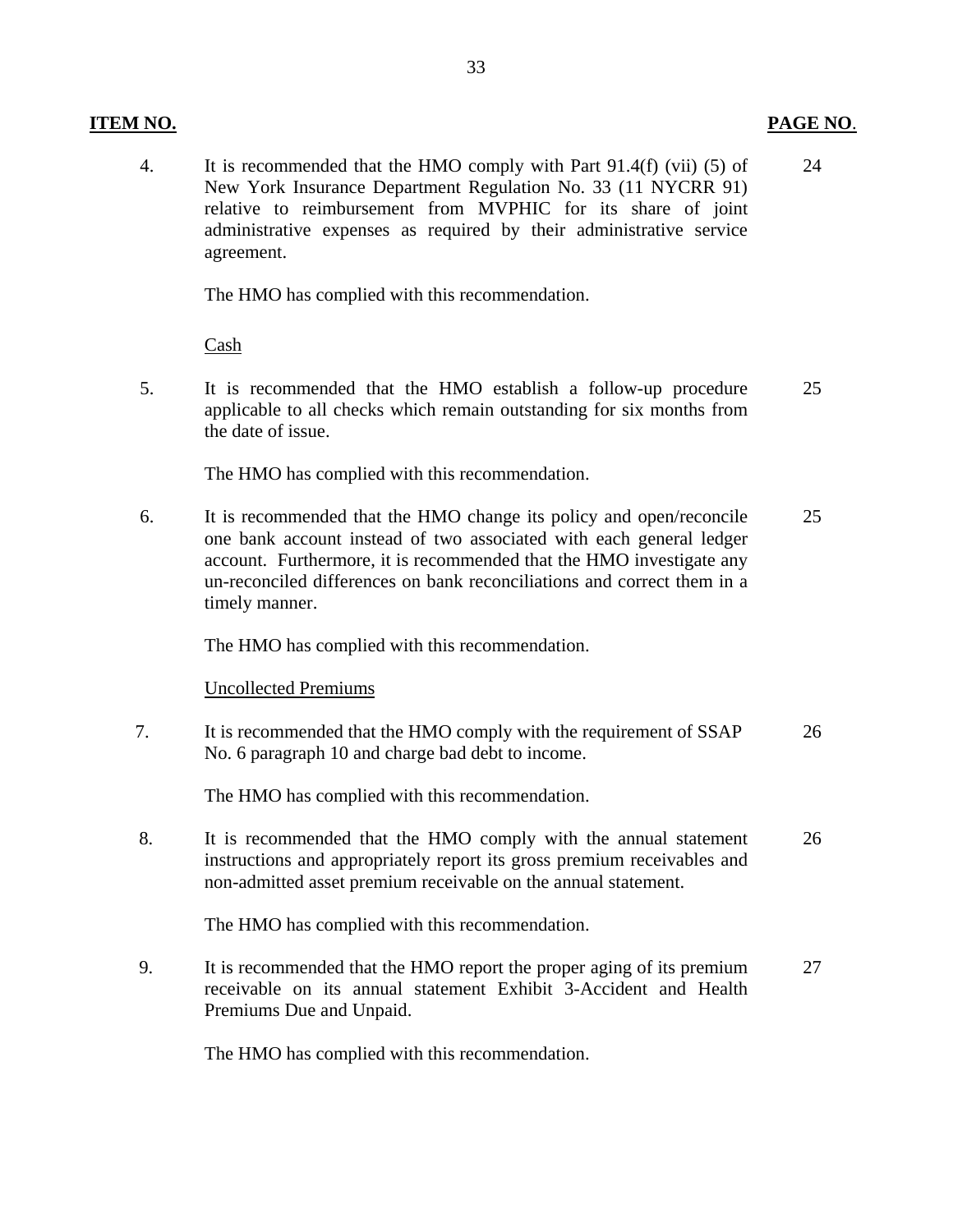10. It is recommended that the HMO request the New York State group's enrollment information from the State Department of Civil Service or through the New York Benefits and Eligibility Accounting System so that the HMO can reconcile the membership data at various cut-off dates throughout the year and reduce future write-offs to a minimal amount. 28

The HMO has complied with this recommendation.

## **Abandoned Property Law**

11. It is recommended that the HMO report to New York State Comptroller's Office all checks that remained unclaimed for three years, including abandoned property amounts for checks issued prior to 2001 (approximately \$200,000) as required by Section 1316 of the Abandoned Property Law. 29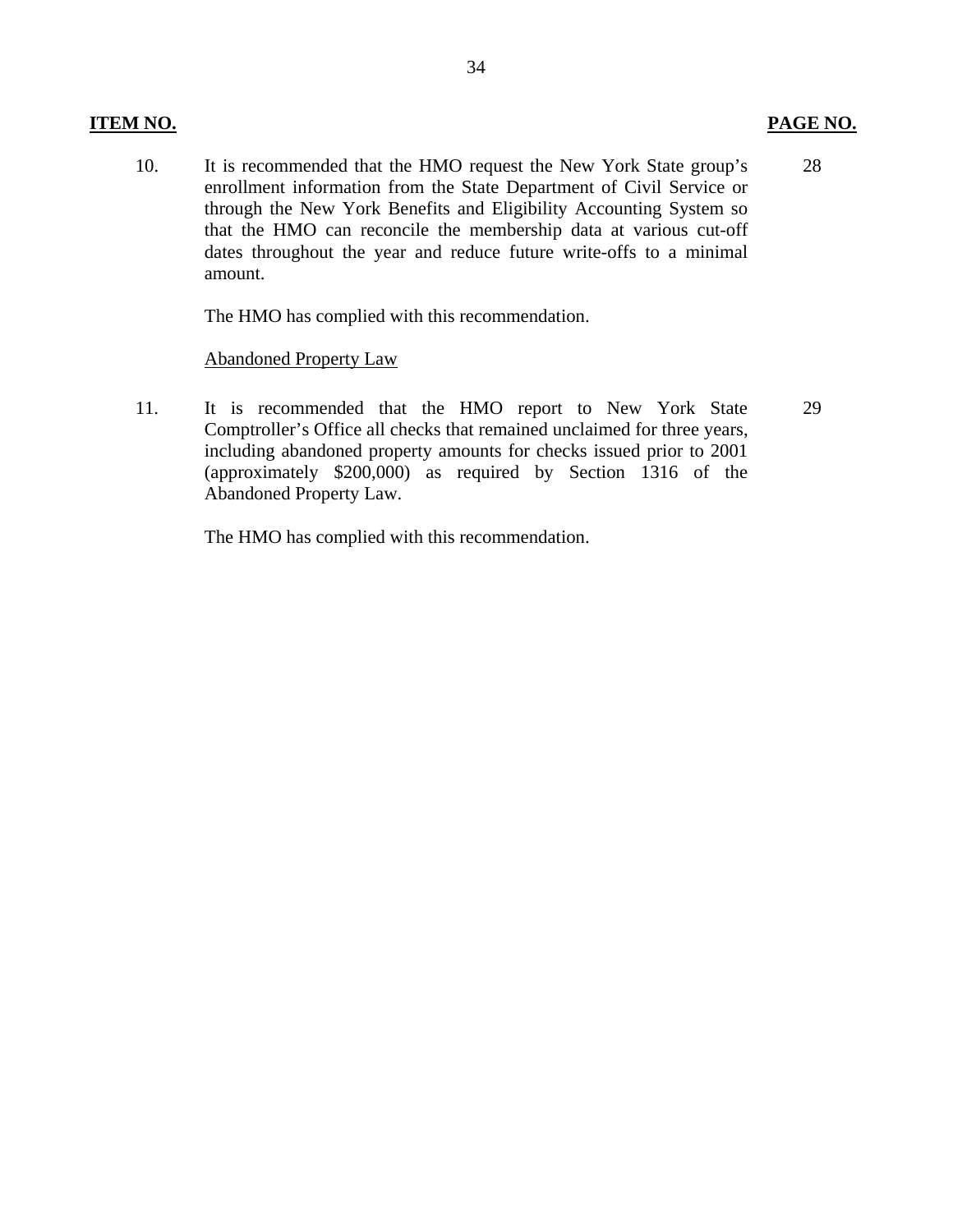## **INFORMATION SYSTEMS REVIEW**

## **ITEM NO. PAGE NO**.

- 1. It is recommended that the HMO establish written procedures to ensure 58 that the efforts of the IT department staff are clearly documented and archived. The HMO has complied with this recommendation.
- 2. It is also recommended that the IT department develop standard policy 58 and procedures and implement a uniform monitoring and auditing policy that is followed by all throughout the department.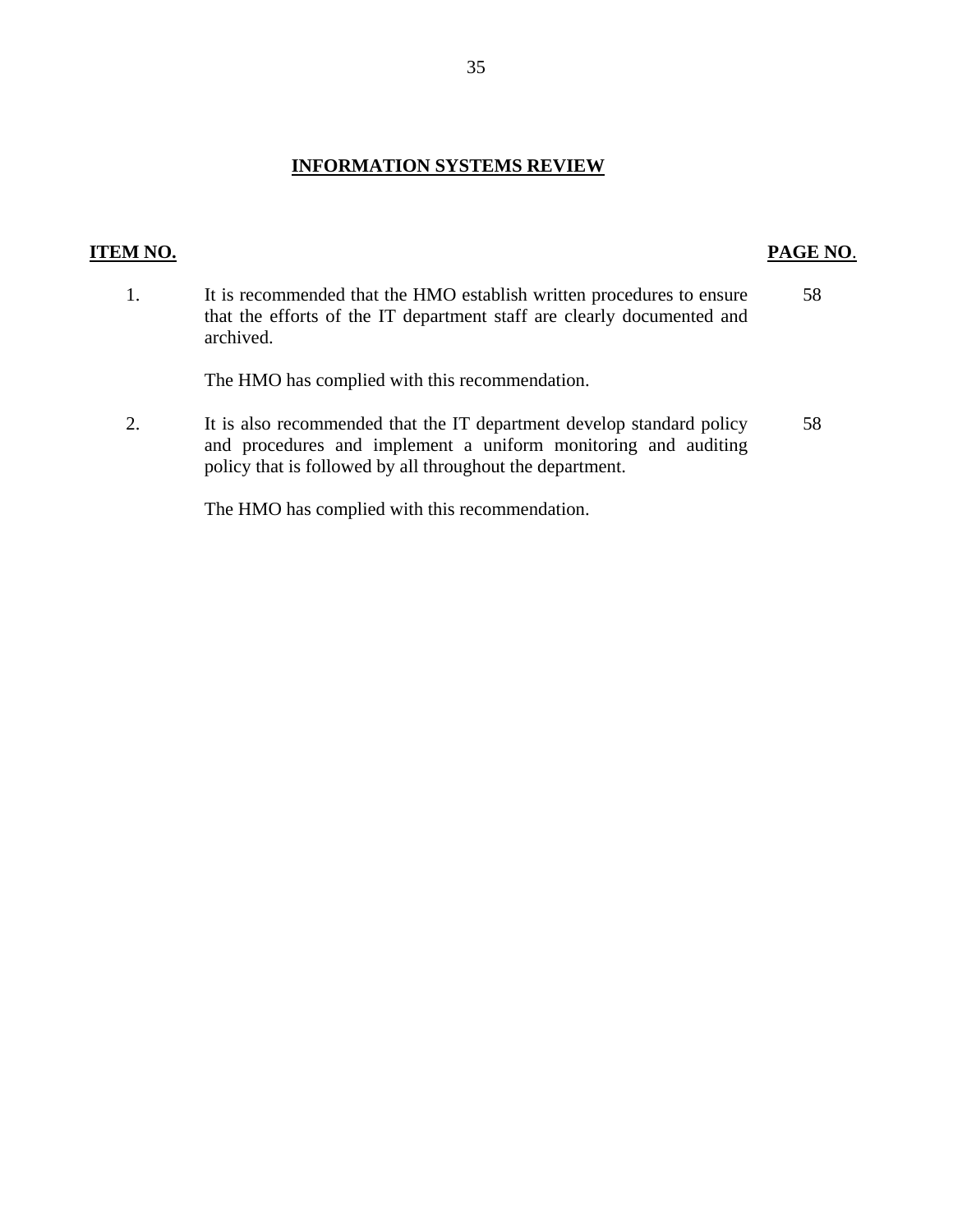## **6**. **SUMMARY OF COMMENTS AND RECOMMENDATIONS**

## **ITEM PAGE NO**.

## **Allocation of Expenses**

- A. Allocation of Expenses<br>i. It is recommended that the HMO comply with the requirements of NAIC SSAP 70.6 and Part 106.6 of New York Insurance Department Regulation No. 30 by maintaining proper records to support the allocation percentages used. 24
	- ii. It is recommended that MVPHP apply the guidelines of NAIC SSAP 70 and Part 105.25(b) of New York Insurance Department Regulation 30 by reporting in its annual statement only the expenses applicable to it. 25
	- iii. It is recommended that the HMO apply the guidelines of NAIC SSAP 70 and Department Regulation 30 by revising and updating its expense allocation methodology in order to reflect an appropriate allocation among the proper annual statement expense groupings within the underwriting and investment exhibit of the HMO's annual statement. 26

### **Abandoned Property Law**

B. Abandoned Property Law<br>It is recommended that the HMO comply with the publishing of requirements of Section 1316(3) of the New York Abandoned Property Law. 27